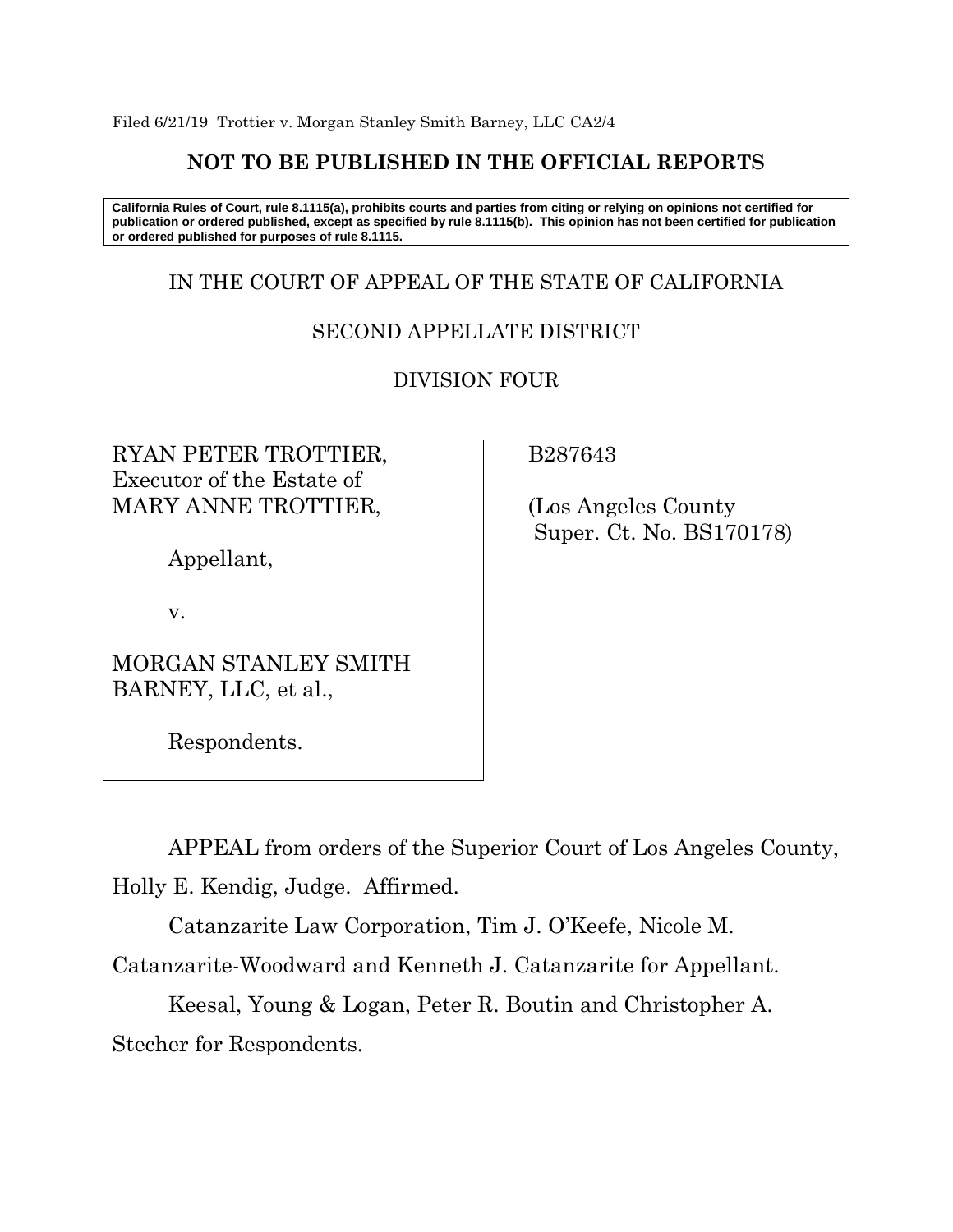Appellant Ryan Peter Trottier (appellant), as Executor of the Estate of Mary Anne Trottier (Trottier), initiated an arbitration proceeding against Respondents Morgan Stanley Smith Barney, LLC, and Steven E. Crawford (collectively Morgan) under the supervision of the Financial Industry Regulatory Authority (FINRA). Trottier, appellant's grandmother, was the victim of financial elder abuse committed by a third party. In his statement of claim in the arbitration, appellant alleged (among other things) that Morgan aided and abetted the financial elder abuse of Trottier by honoring the checks she made payable to her abuser and selling securities to cover them, when Morgan knew or reasonably should have known that Trottier was being victimized. A divided panel of three arbitrators awarded appellant \$396,623 in compensatory damages.

Appellant petitioned the superior court to confirm the award, and Morgan petitioned to vacate the award. In its petition, Morgan argued that the trial court must vacate the award under Code of Civil Procedure sections 1286.2, subdivision (a)(6),**<sup>1</sup>** based on the lead arbitrator's failure to disclose his recent involvement as a Probate Volunteer Panel (PVP) attorney for an elderly victim of alleged financial abuse in a conservancy proceeding. The trial court agreed, granted the petition to vacate the arbitration award, and denied appellant's petition to confirm the award.

**<sup>1</sup>** All section citations are to the Code of Civil Procedure.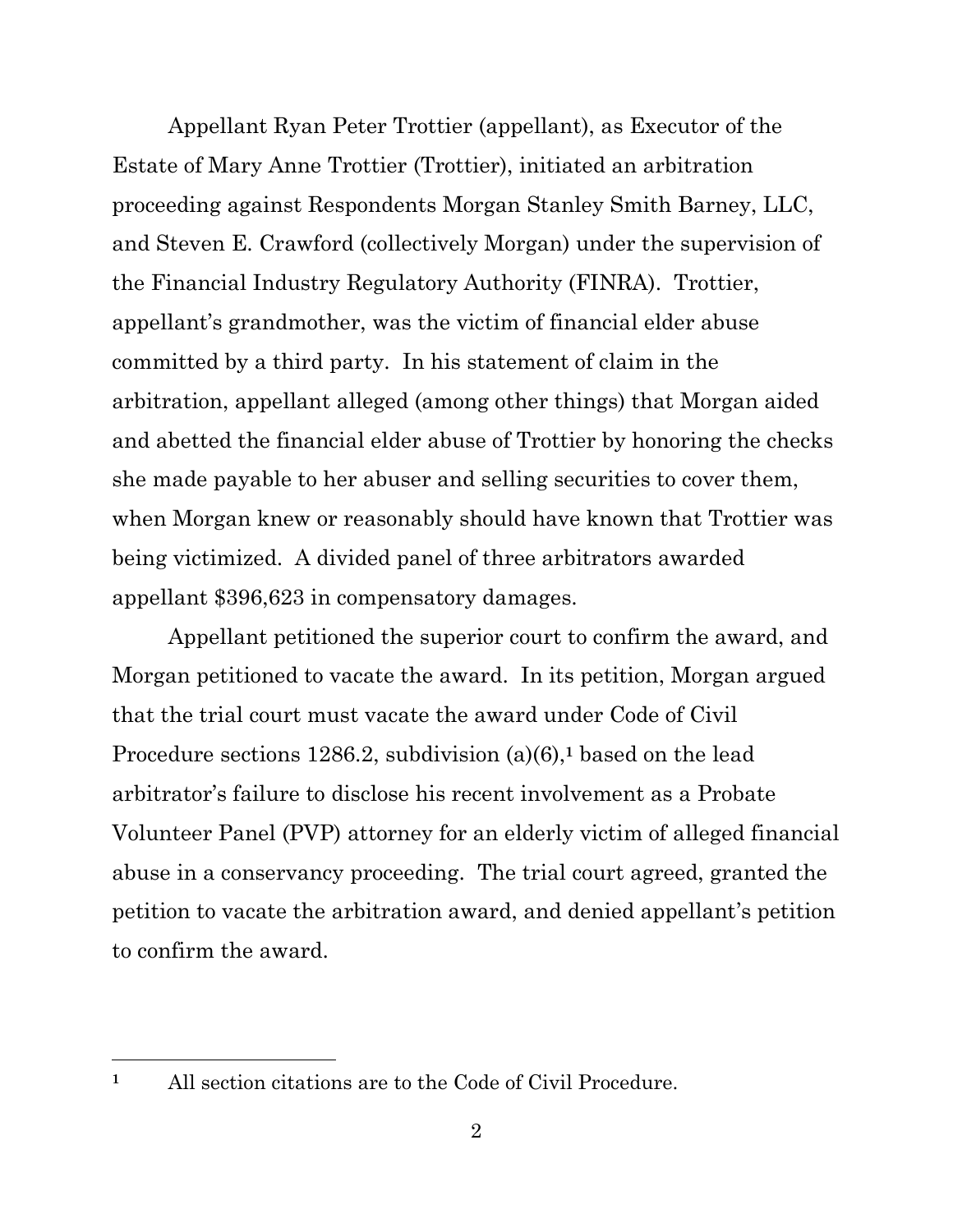We affirm the trial court's order.**2** We conclude that a person aware of all the facts might reasonably entertain a doubt whether the arbitrator would be able to be impartial in adjudicating appellant's claims against Morgan. (See *Haworth v. Superior Cour*t (2010) 50 Cal.4th 372, 393-394 (*Haworth*); see also § 1281.9, subd. (a)(1), incorporating by reference  $\S 170.1$ , subd. (a)(6)(A)(iii).) Our decision is based on the very unusual circumstances of this case. First, as PVP counsel in the conservancy proceeding, the arbitrator accused the proposed conservatee's privately retained attorney of aiding the perpetration of financial elder abuse by advocating the proposed conservatee's wishes regarding the distribution of her property to her alleged abuser. This allegation is analogous to appellant's accusations that Morgan aided and abetted financial elder abuse of Trottier by following her directions and honoring her checks payable to her abuser. Second, as PVP counsel, the arbitrator became personally embroiled in the conservancy proceeding, going so far as to recommend that the court should consider barring the proposed conservatee's privately retained attorney from representing her. Instead, the court found the proposed conservatee competent to retain counsel, and relieved the arbitrator as PVP counsel. Third, as PVP counsel the arbitrator made the unusual

**<sup>2</sup>** The trial court also cited a second ground for vacating the arbitration award: appellant's failure to comply with a discovery order and the lead arbitrator's denial of Morgan's request for a continuance to obtain compliance. (See  $\S 1286.2$ , subd. (a)(5) [parties' rights substantially prejudiced by arbitrator's refusal to postpone the hearing].) Because we resolve the case based on the lead arbitrator's failure of disclosure, we do not discuss the other ground on which the award was vacated.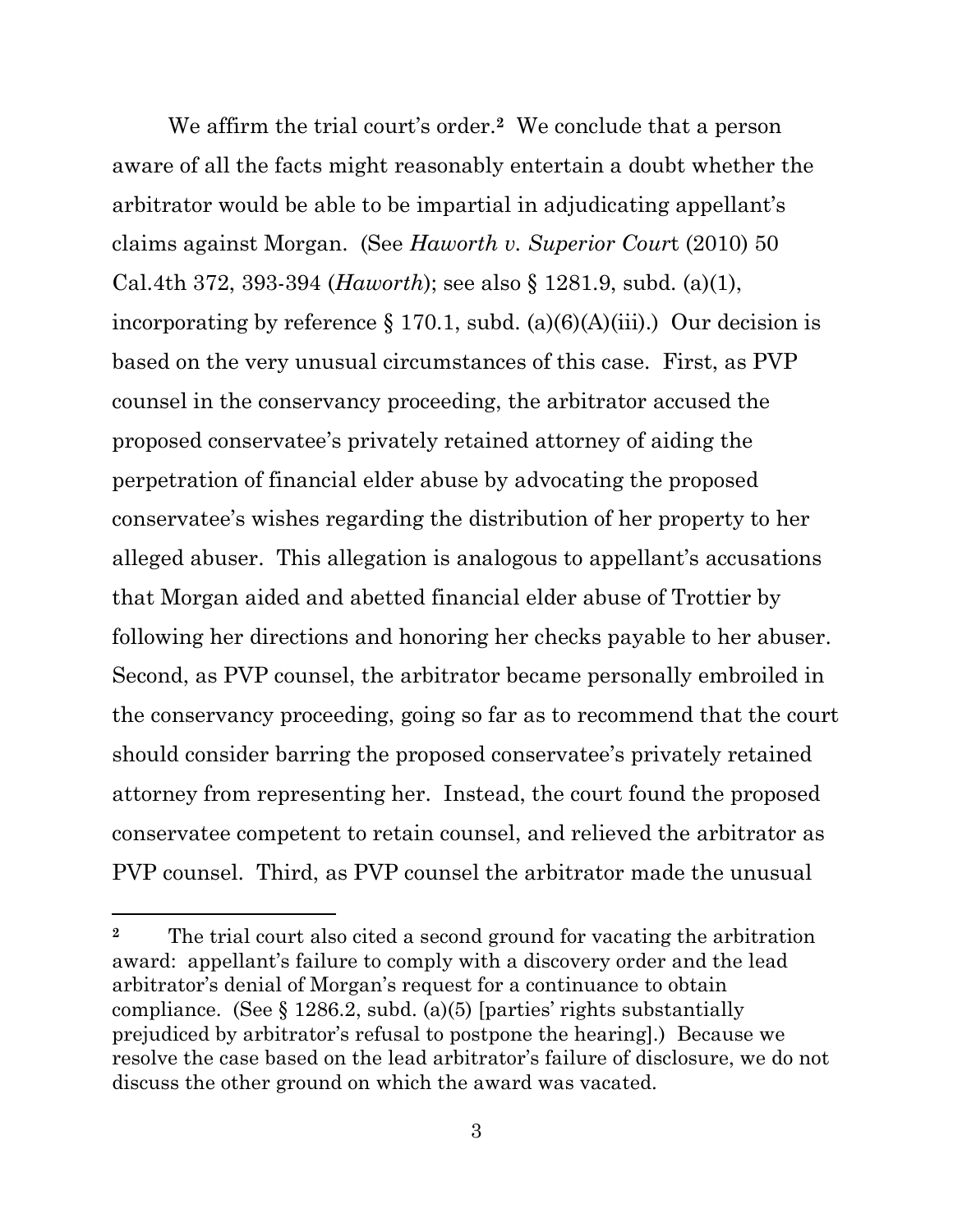recommendation that the court direct the Sheriff's Department to pursue criminal charges against anyone "suspected" of engaging in financial elder abuse of the proposed conservatee. Based on their interactions with the proposed conservatee concerning her financial decisions, he accused the privately retained attorney, as well as the buyers of the proposed conservatee's property and their attorney, of aiding or engaging in financial elder abuse, and, thus, his recommendation presumably included possibly pursing criminal charges against them. Fourth, the conservancy proceeding was recent: the arbitrator's representation of the proposed conservatee ended less than a year before his first disclosure statement in the instant arbitration.

Under these circumstances, we conclude that this is the rare case contemplated by *Haworth, supra,* 50 Cal.4th at pages 394-395—one in which the arbitrator should have understood that despite the differences in the parties, facts, and issues between the two proceedings, a reasonable person aware of all the facts could conclude that he might be biased against Morgan. Thus, the arbitrator was obliged to disclose his participation in the conservancy proceeding, and his failure to do so requires that the arbitration award be vacated. (*Id*. at p. 381; § 1286.2, subd.  $(a)(6)(A)$ .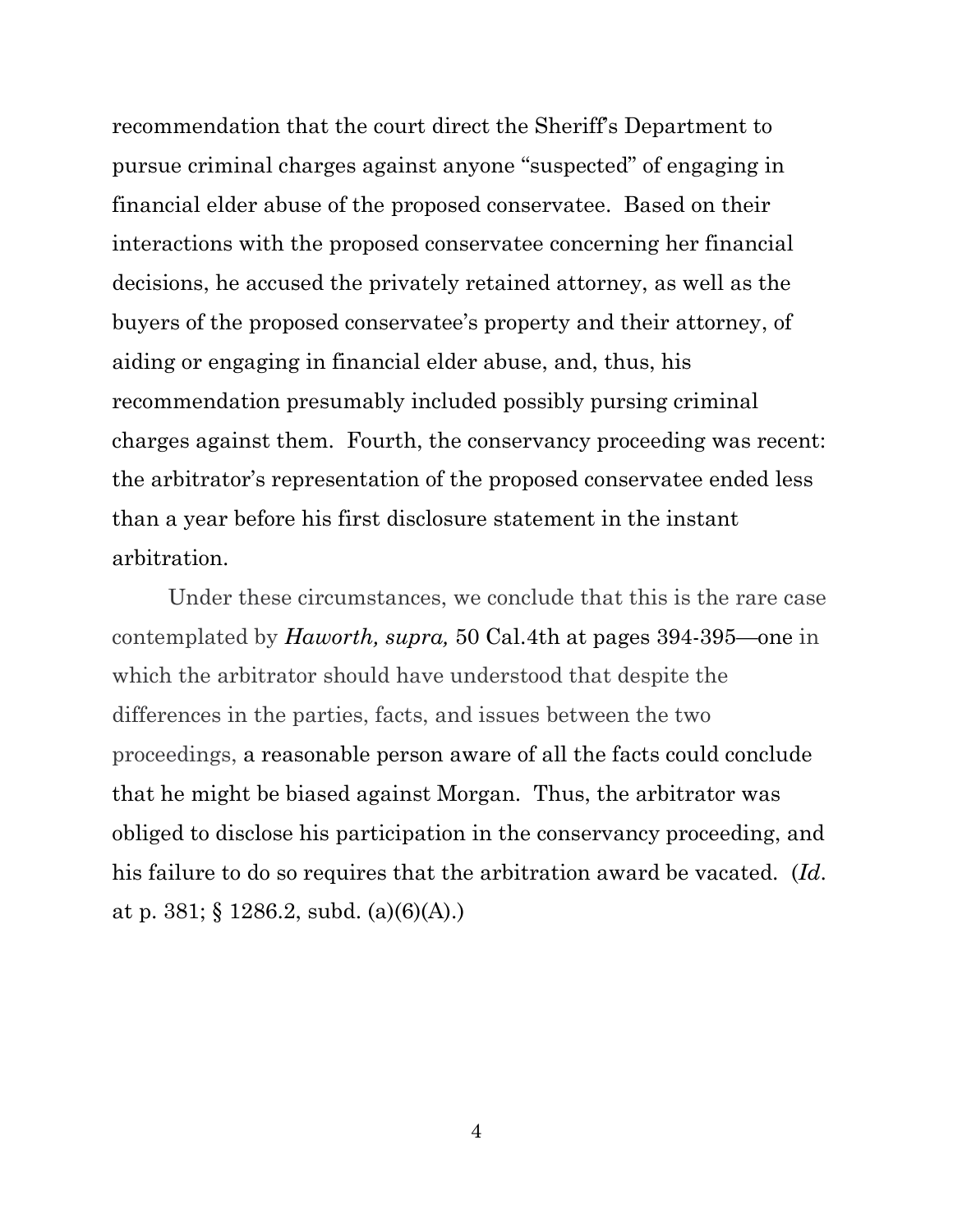## **BACKGROUND**

*Appellant's FINRA Statement of Claim Against Morgan*

Trottier died on August 14, 2014. Before her death, she was retired and had a retirement investment account with Morgan. In his statement of claim in the FINRA arbitration, appellant alleged that in late 2009 through late 2010, Trottier was the victim of elder abuse committed by a third party, Adam M. Margaros ("Margaros"). **<sup>3</sup>** In September 2013, following his guilty plea to violating Penal Code section 368, subdivision (d), Margaros was sentenced to three years in prison. **4**

**<sup>4</sup>** In relevant part, Penal Code section 368, subdivision (d)(1), provides in relevant part: "A person who is not a caretaker who violates any provision of law proscribing theft, embezzlement, forgery, or fraud, . . . with respect to the property or personal identifying information of an elder or a dependent adult, and who knows or reasonably should know that the victim is an elder or a dependent adult, is punishable . . . by imprisonment pursuant to subdivision (h) of Section 1170 for two, three, or four years, or by both that fine and imprisonment, when the moneys, labor, goods, services, or real or personal

**<sup>3</sup>** An "elder" is defined as "any person residing in this state, 65 years of age or older." (Welf. & Inst. Code, § 15610.27.) Welfare and Institutions Code section 15610.30, subdivision (a) defines "'[f]inancial abuse' of an elder or dependent adult" as occurring "when a person or entity does any of the following:

<sup>&</sup>quot;(1) Takes, secretes, appropriates, obtains, or retains real or personal property of an elder or dependent adult for a wrongful use or with intent to defraud, or both.

<sup>&</sup>quot;(2) Assists in taking, secreting, appropriating, obtaining, or retaining real or personal property of an elder or dependent adult for a wrongful use or with intent to defraud, or both.

<sup>&</sup>quot;(3) Takes, secretes, appropriates, obtains, or retains, or assists in taking, secreting, appropriating, obtaining, or retaining, real or personal property of an elder or dependent adult by undue influence, as defined in Section 15610.70."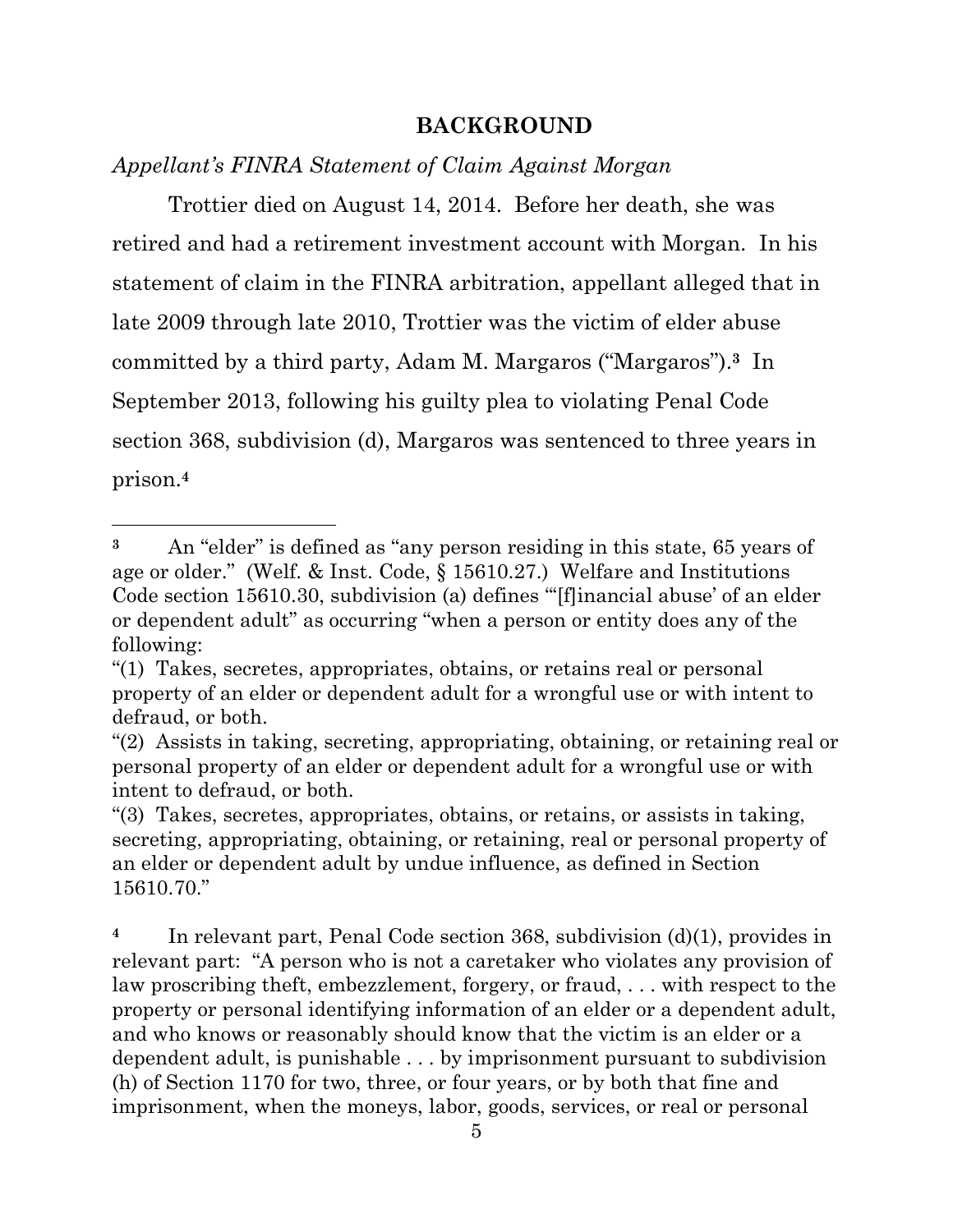According to the statement of claim, the evidence in the criminal case against Margaros showed that Trottier was suffering from paranoid delusions that her neighbors were spying on her. During 2009-2010, Margaros, who owned two home-security companies, took advantage of Trotter's delusions to induce her to buy an elaborate, unneeded home security system. She paid by writing a series of checks totaling more than \$300,000 drawn on her Morgan account. To cover the checks, Morgan sold securities in Trottier's account, and charged fees to cover the outstanding checks and overdrafts. On August 31, 2009, the account had a balance of more than \$394,000; as of July 31, 2010, it had a balance of less than \$115,000.

At the preliminary hearing in the criminal case, Dr. Bonnie Olsen, a clinical psychologist, testified that she assessed Trottier on December 21, 2010. She determined that Trotter's cognitive functioning was impaired for executive decision making, and that her mental vulnerability would be apparent to anyone dealing with her in business transactions.

Respondent Steven Crawford, a general securities representative with Morgan, was Trottier's financial adviser. From November 2009 through July 2010, Trottier communicated with Crawford several times by telephone. At the preliminary hearing, Trottier testified that Crawford asked her "why [are you] taking all that money out?" Trottier responded that it was for a security system, and explained about her neighbors. Crawford told her, "I think you are getting

property taken or obtained is of a value exceeding nine hundred fifty dollars  $(*950."$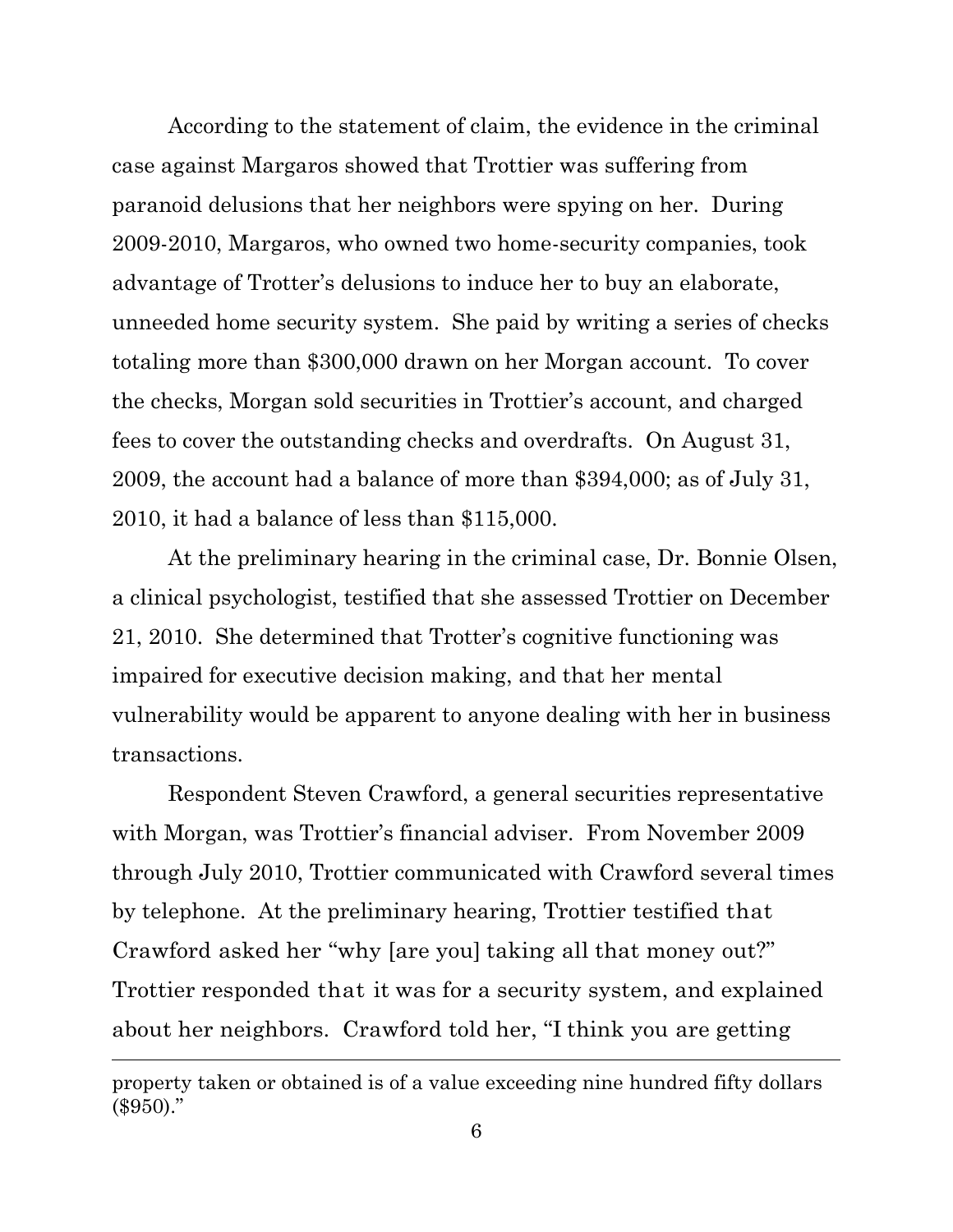taken." Trottier told him that she was paying what it cost. Crawford replied, "that's a lot of money for a security system even with the extras."

In late 2015, appellant, as executor of Trottier's estate, commenced the FINRA arbitration against Morgan. Appellant alleged that Morgan knew, or reasonably should have known, that Trottier was a victim of elder abuse, and was obligated to halt the transactions and contact law enforcement.**<sup>5</sup>** He alleged claims for breach of fiduciary

<sup>&</sup>lt;sup>5</sup> He relied on certain rules governing Morgan's financial activities (New York Stock Exchange Rule 405 and National Association of Securities Dealers Rule 2310), as well Welfare and Institutions Code section 15630.1, subdivision (d)(1), under which (in relevant part) Morgan was a mandated reporter of suspected financial elder abuse. That provision states in relevant part: "Any mandated reporter of suspected financial abuse of an elder . . . who has direct contact with the elder . . . or who reviews or approves the elder or dependent adult's financial documents, records, or transactions, in connection with providing financial services with respect to an elder . . . , and who, within the scope of his or her employment or professional practice, has observed or has knowledge of an incident, that is directly related to the transaction or matter that is within that scope of employment or professional practice, that reasonably appears to be financial abuse, or who reasonably suspects that abuse, based solely on the information before him or her at the time of reviewing or approving the document, record, or transaction in the case of mandated reporters who do not have direct contact with the elder or dependent adult, shall report the known or suspected instance of financial abuse by telephone or through a confidential Internet reporting tool, as authorized pursuant to Section 15658, immediately, or as soon as practicably possible. If reported by telephone, a written report shall be sent, or an Internet report shall be made through the confidential Internet reporting tool established in Section 15658, within two working days to the local adult protective services agency or the local law enforcement agency." (Welf. & Inst. Code, § 15630.1, subd. (d)(1).)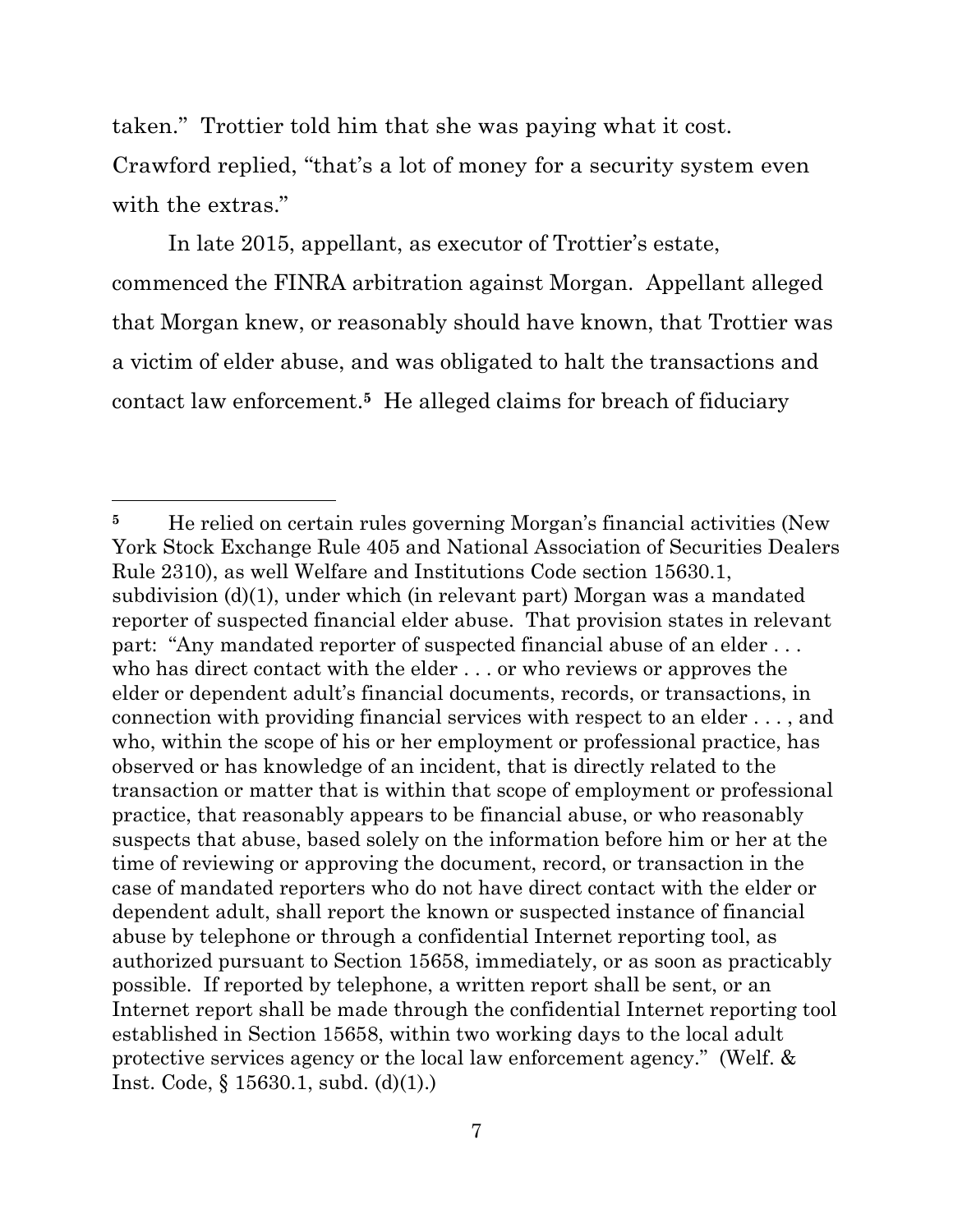duty, aiding and abetting financial elder abuse, negligence, breach of contract, and breach of the covenant of good faith and fair dealing.

#### *Lead Arbitrator's Disclosure*

The parties agreed to submit the case to FINRA arbitration before a panel of three arbitrators to be selected by the parties. FINRA rule 12405, subdivision (a), requires any prospective arbitrator to "make a reasonable effort to learn of, and [to] disclose to the Director, any circumstances which might preclude the arbitrator from rendering an objective and impartial determination in the proceeding." The duty to disclose is ongoing. Under FINRA rule 12405, subdivision (c), the Director provides the parties to the arbitration the disclosure information provided by the prospective arbitrator. The duty to disclose as construed by the FINRA (according to the FINRA Arbitrator's Disclosure page and instructions to prospective arbitrators) includes the duty to disclose "any relationship, experience and background information that may affect—or even appear to affect—the arbitrator's ability to be impartial and the parties' belief that the arbitrator will be able to render a fair decision."

In the instant case, the parties were provided with the disclosure statements of the list of potential arbitrators from which they could choose the panel of three to hear the case. The disclosure form covered a wide range of background information. In his initial disclosure statement executed on March 17, 2016, in response to questions regarding "Subject Matter Disclosures," prospective arbitrator Michael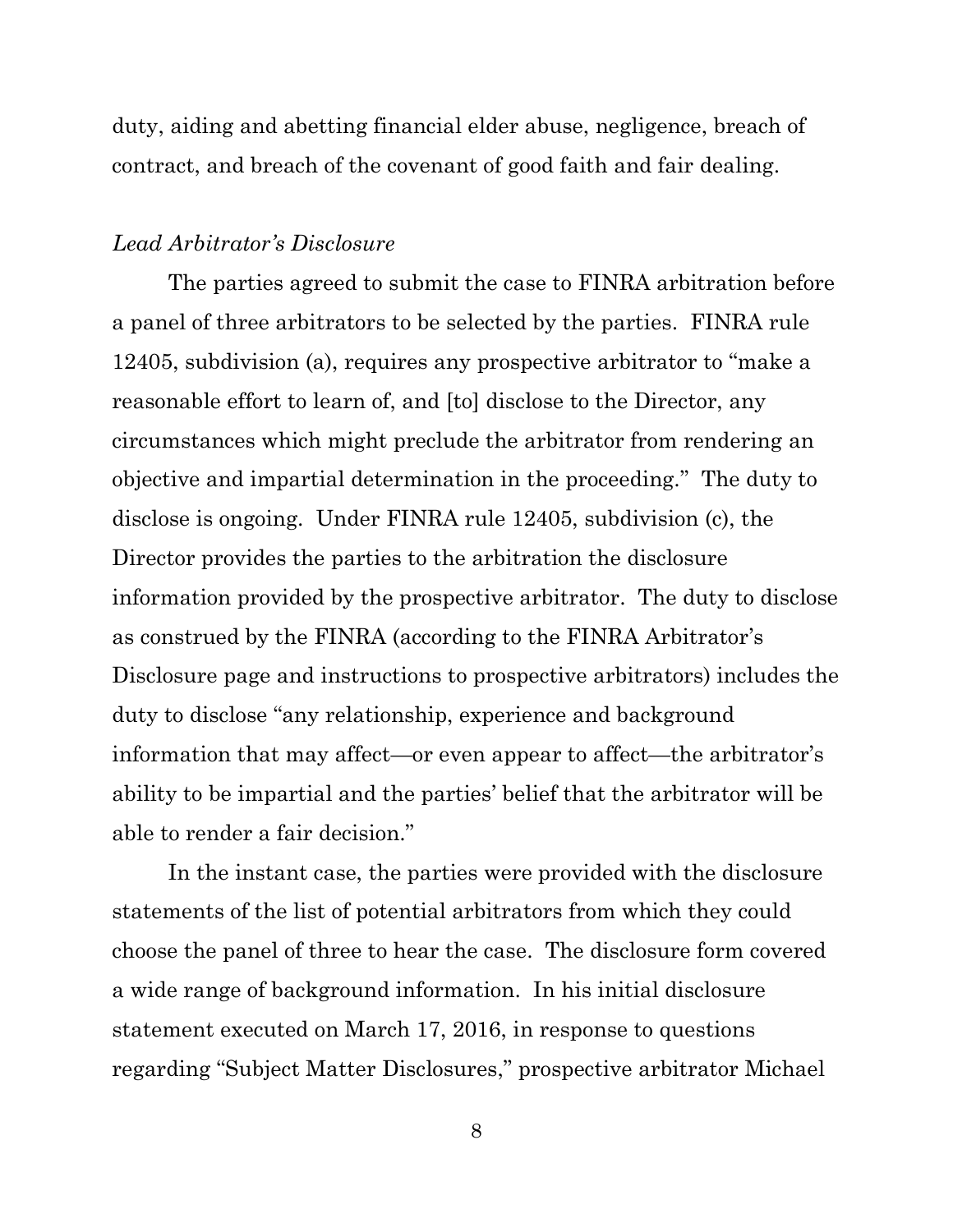Harrison (who was later selected as the lead arbitrator) checked "No" to the question: "Have you, your spouse, or an immediate family member been involved in a dispute involving the same or similar subject matter as the arbitration?" After being selected to the arbitration panel, Harrison filed five disclosure updates that, as relevant to the failure to disclose that is at issue on appeal, provided no additional information.

#### *Arbitration Hearing*

The arbitration hearing was held before the three selected arbitrators (including Harrison as lead arbitrator) from March 28 to March 31, 2017. The panel split on the outcome: two arbitrators (including Harrison) found Morgan liable and awarded damages of \$396,623 (they did not file a statement of decision explaining their reasoning). The third arbitrator filed a lengthy written dissent.

#### *Petitions to Confirm and Vacate*

Appellant filed a petition to confirm the arbitration award, and Morgan filed a petition to vacate. As here relevant, Morgan argued that the arbitration award should be vacated under section 1286.2, subdivision (a)(6) based on Harrison's failure to disclose his recent participation in a conservancy proceeding involving allegations of elder abuse.

The evidence produced in Morgan's petition to vacate established the following. The conservancy proceeding involved proposed conservatee Terry La Voie (La Voie). It was initiated on May 13, 2014,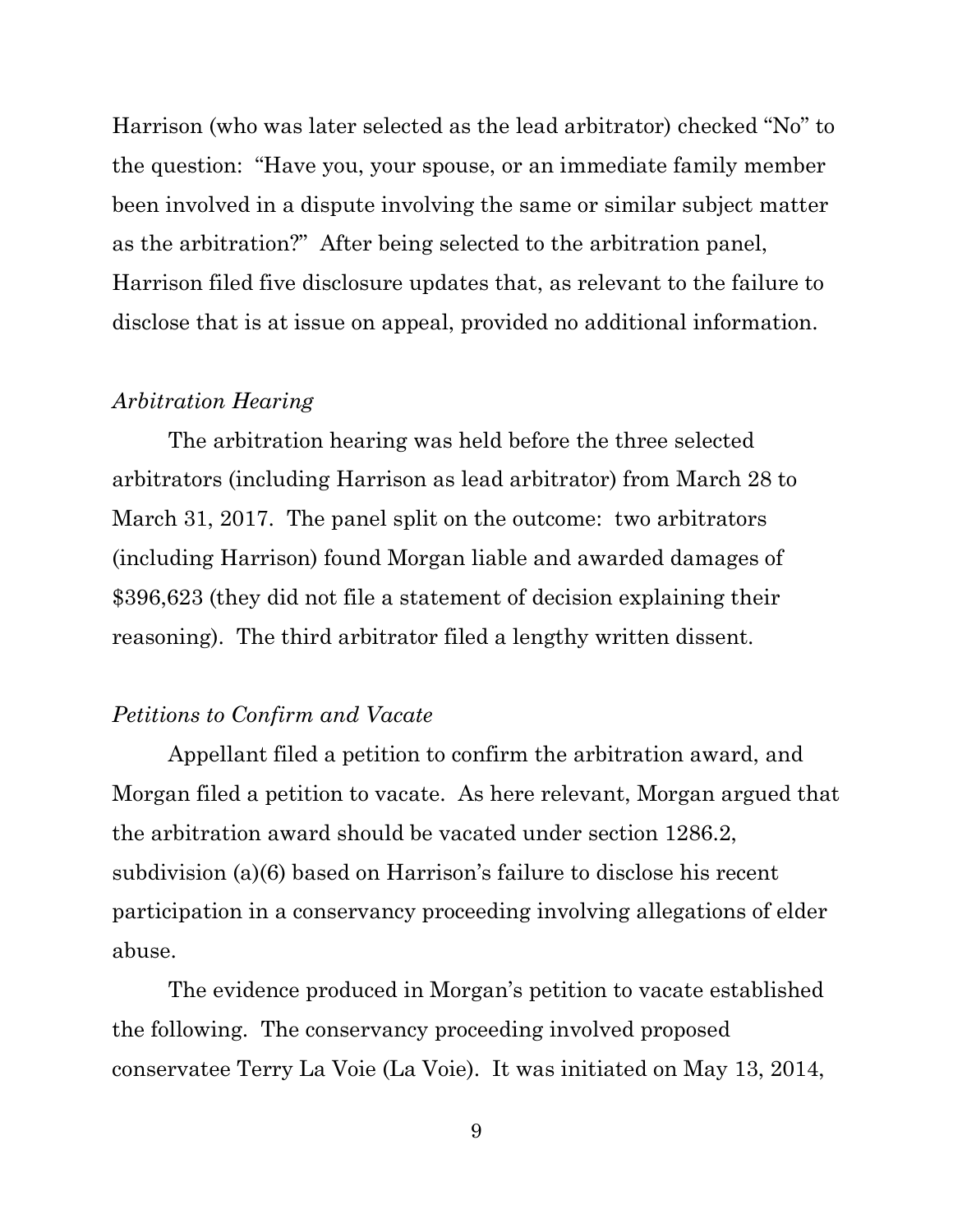by a petition for a temporary conservatorship. La Voie lived in and owned a multi-unit apartment building. The petition alleged that she had been victimized by a 22-year-old man, Koby, purporting to be her boyfriend, including writing a check to him which (by forgery) he increased to \$34,000. She had also bought him a Mercedes, and placed \$1 million into a joint account with him.

On May 14, 2014, the superior court appointed Harrison to act as PVP counsel for La Voie. (See Prob. Code, § 1470, subd. (a) ["The court may appoint private legal counsel for . . . a proposed conservatee in any proceeding under this division if the court determines the person is not otherwise represented by legal counsel and that the appointment would be helpful to the resolution of the matter or is necessary to protect the person's interests"].)

In a Report and Recommendation to the court filed June 19, 2014, Harrison stated that he had spoken with several relevant witnesses: La Voie's former estate planning attorney, her new attorney, several of La Voie's friends and associates, her new property manager, her CPA, her physician, her sister, her private banker, and one of the proposed conservators and his attorney. Based on his investigation, Harrison reported that La Voie initially wanted to give away all her property to Koby (whom Harrison described as a personal assistant), which would result in a substantial tax bill. She had already given him more than \$100,000. He opined that her wish to give all her property away and incur a substantial tax bill was "indicative of not being able to plan rationally" in her self-interest. Harrison persuaded her to give Koby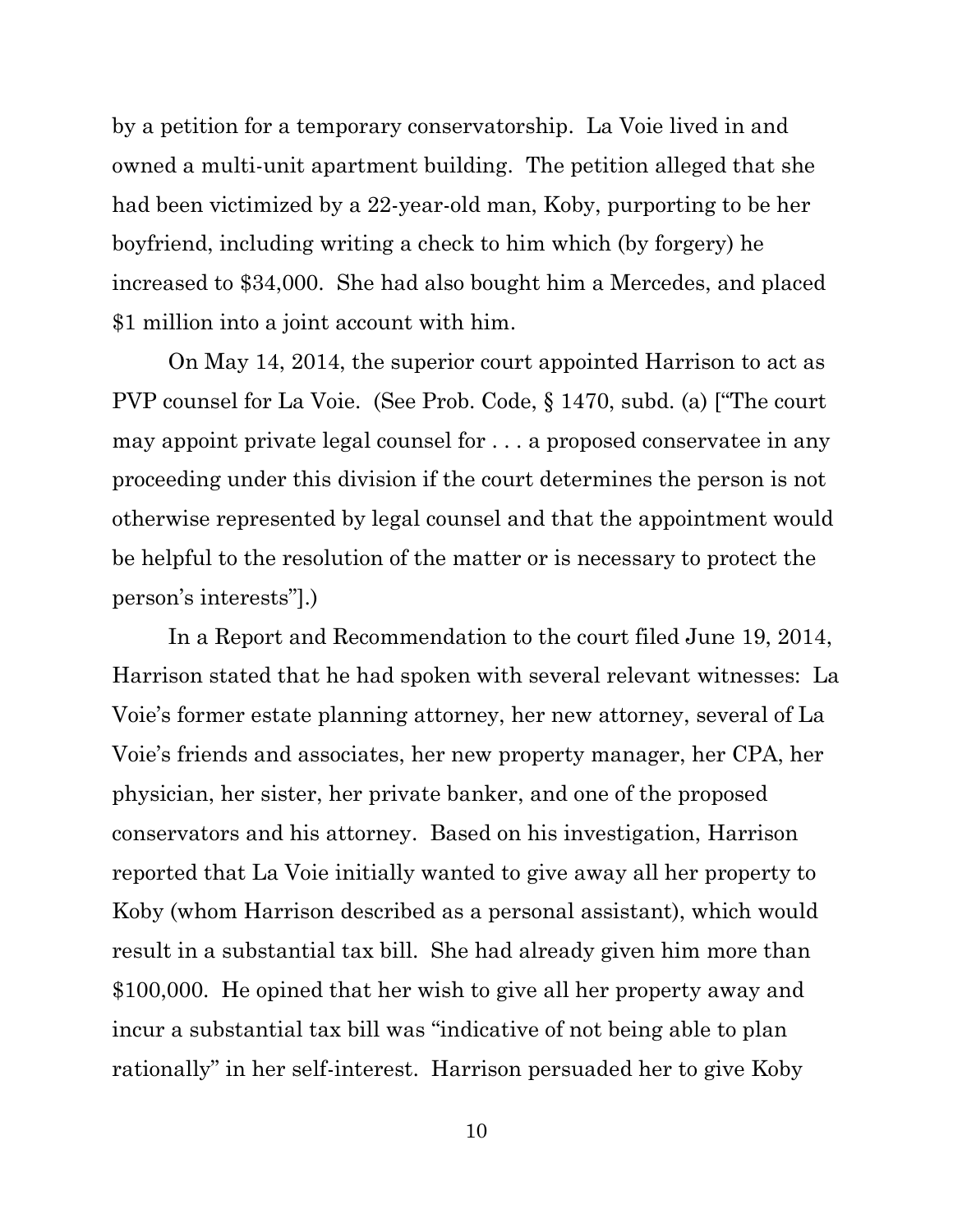the property upon her death, and she signed estate-planning documents to do so, drafted by her attorney, who had been selected by Koby. Harrison criticized the lawyer for having a conflict of interest, and proposed to the court that it either order new estate planning documents to be created with the assistance of another attorney, or assume control of La Voie's trust.

In a later Report and Recommendation filed March 20, 2015, Harrison reported that the first conservatorship petition had been withdrawn because the petitioners could not afford to continue with it, and a second, brought by different petitioners, had been filed. Harrison had spoken with several relevant witnesses, including the Los Angeles County Sheriff investigators assigned to the criminal case against Koby, who expected charges (apparently related to his forging the \$34,000 check) to be filed soon.

Harrison's report detailed his unusual and acrimonious involvement in the case. As he reported: "Usually I meet with a proposed conservatee only once. I met with [La Voie] on three occasions, and spoke with her (alone and with Koby), Koby (alone), and with [La Voie's] family members, with her physician, banker, friends, business associates, former tenants, the Los Angeles County Sheriff investigators assigned to the criminal case against Koby, and others."

He discussed his dispute with the lawyer privately retained by La Voie to draft new estate planning documents. The attorney had challenged Harrison's qualifications as a PVP attorney, and had alleged in a writ petition that Harrison had violated his attorney client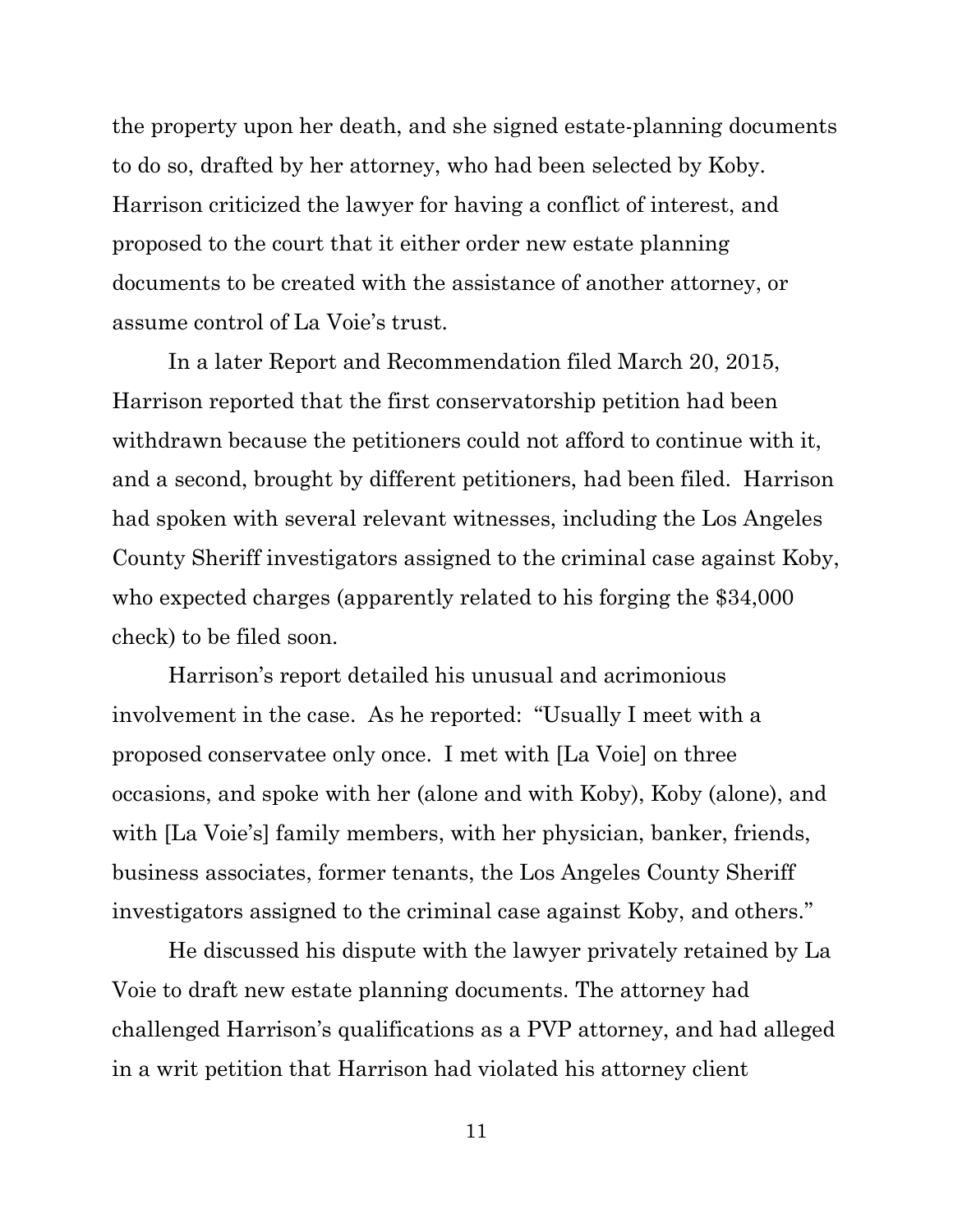privilege with La Voie. Harrison was offended by the accusations, and defended himself at length, in strong rhetoric. "It is preposterous to suggest that I pre-planned my first two visits to include both [La Voie] and Koby in order to avoid confidentiality issues. How or why would I know to do that in advance of ever meeting Terry? In 20 years of service as a PVP attorney, I've never asked to include another person except in the few cases where the proposed conservatees spoke a language I'm not familiar with or with speech impairments which made them difficult for me to understand."

Harrison accused Koby of filing a perjurious declaration, and suggested that "someone" (presumably the attorney) had suborned perjury. He noted: "After heated arguments by [La Voie's attorney, the probate court] found that I did not breach any duty of confidentiality. The first PVP report I prepared on June 17, 2014, was submitted with [La Voie's] full cooperation and knowledge, in order to avoid a conservatorship. Nothing in the report was confidential, and any claims six months after the fact that I breached Terry's confidences are false and baseless."

Harrison also accused La Voie's new attorney of having a conflict of interest in violation of his ethical duties. He recognized that the attorney was following La Voie's wishes, but as characterized by Harrison, the attorney "argued [to the court] on behalf of the perpetrator [Koby] who committed forgery and elder financial abuse against his client, the victim." Harrison characterized as "specious" the attorney's argument that a PVP attorney was not needed, because La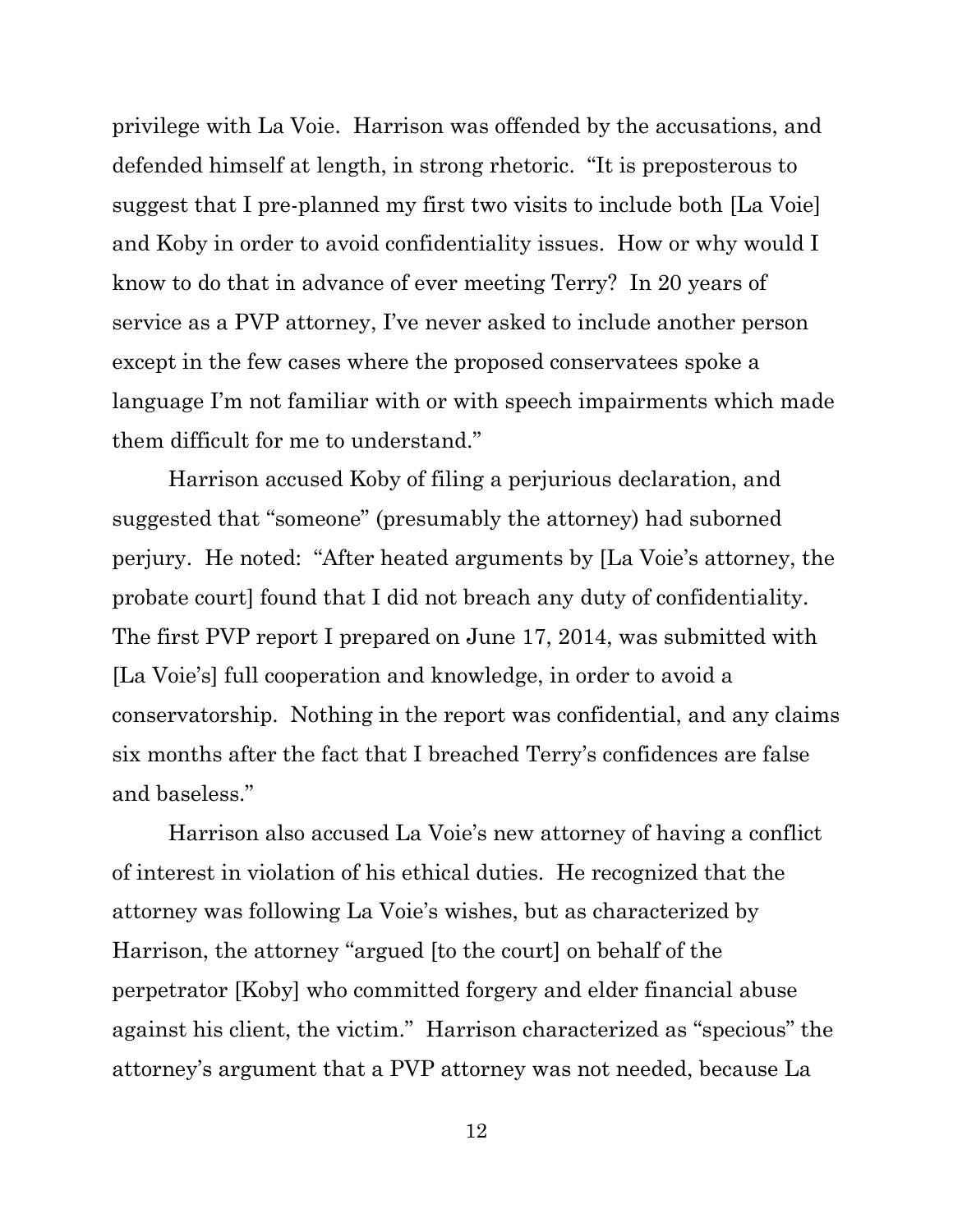Voie had retained her own counsel: "Compare his billing with the bills of any PVP attorney, and ask if proclaiming only [La Voie's] wishes does anything to 'protect the person's [La Voie's] interests" under Probate Code section 1470, subdivision (a). Harrison recommended that the court bar the attorney from representing La Voie. Harrison also accused the court-appointed probate investigator of providing misleading information inconsistent with information relevant witnesses told Harrison.

Harrison was convinced that La Voie was being victimized. He reported that "after hip replacement surgery in 2010, [La Voie] almost died . . . , suffered hallucinations, and didn't pass the psychological evaluations at Cedars Sinai." He had been told that she had been the victim of elder abuse more than once (including by a "Brazilian swindler who stole a couple of hundred thousand dollars"). He was extremely concerned because since his last report, La Voie had sold her building to the owners of adjacent property for \$7 million (he had been told that the property might be worth anywhere from \$18 to \$25 million). Harrison characterized the transaction as "elder financial abuse" by the buyers and their attorney. Harrison recommended that the court "should consider barring" La Voie's privately retained attorney from representing her or Koby, and asserted that the attorney "should not be allowed to argue on behalf of both of them." He further recommended that the court "should consider rescinding the sale of the property," and that the court "should direct the Sheriff's Department to proceed with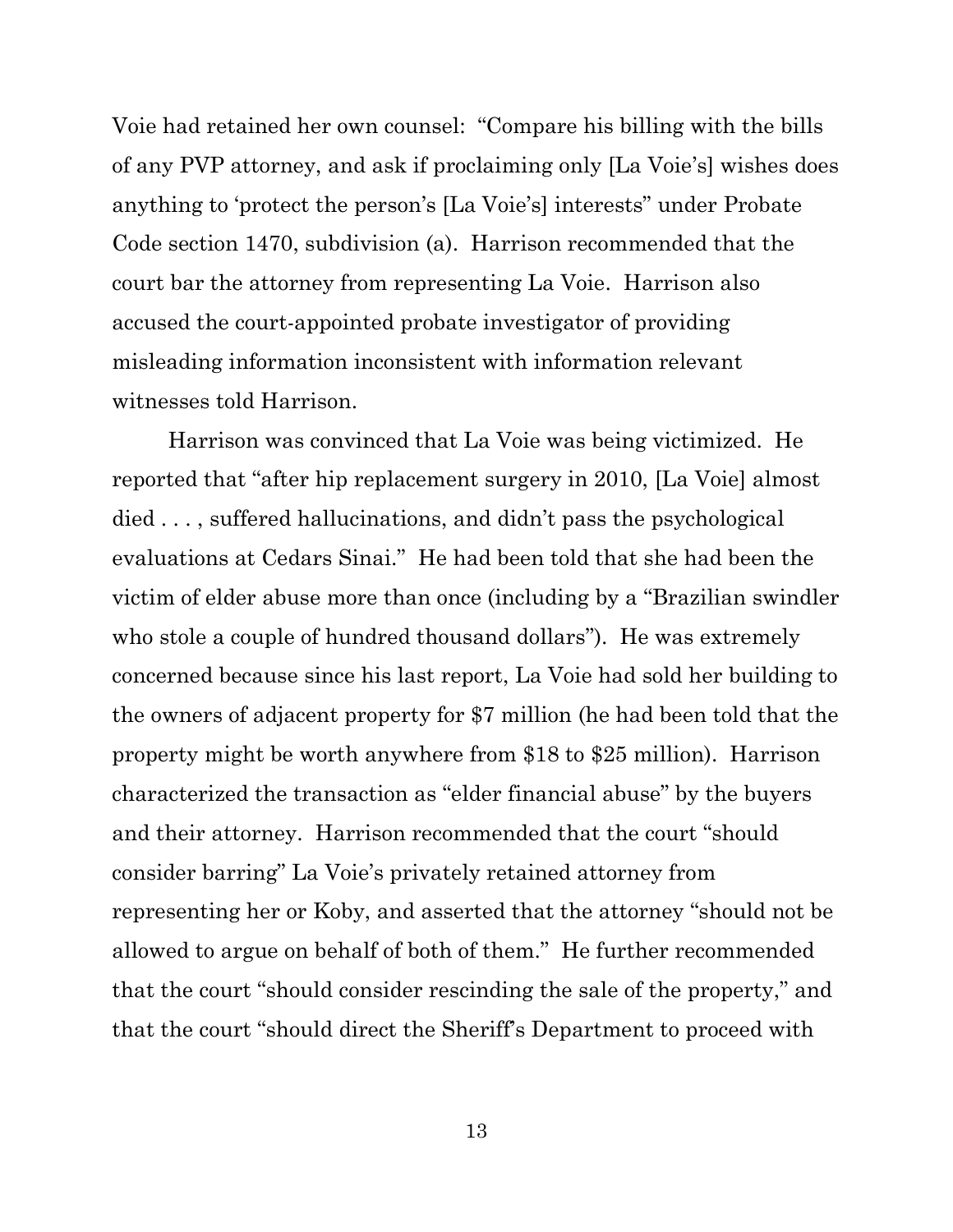elder abuse and forgery actions they may wish to pursue against Koby and anyone else suspected of elder abuse against Terry."

Despite the recommendations in his March 2015 report, on May 21, 2015, the probate court ruled that La Voie had the capacity to retain her own private attorney, and discharged Harrison as PVP counsel.

## *Trial Court's Ruling*

After extensive argument, the superior court took the competing petitions under submission. It later issued a written ruling, concluding that Harrison's failure to disclose his participation in the La Voie conservancy proceeding violated the disclosure requirement of section 1281.9, subdivision (a)(1), requiring that the award be vacated.

#### **DISCUSSION**

Appellant contends that the trial court erred in vacating the arbitration award based on Harrison's failure to disclose the La Voie conservancy proceeding. He contends that, reasonably viewed, the evidence showed that Harrison remained objective in the La Voie proceedings, and that those proceedings were not so similar to the instant arbitration as to suggest Harrison would not remain fair and impartial. We disagree. We conclude that a person aware of all the facts of Harrison's conduct in the La Voie conservancy could reasonably entertain a doubt whether Harrison would able to be impartial in deciding appellant's claims against Morgan. Our review of the trial court's ruling is de novo. (*Haworth, supra,* 50 Cal.4th at p. 381.)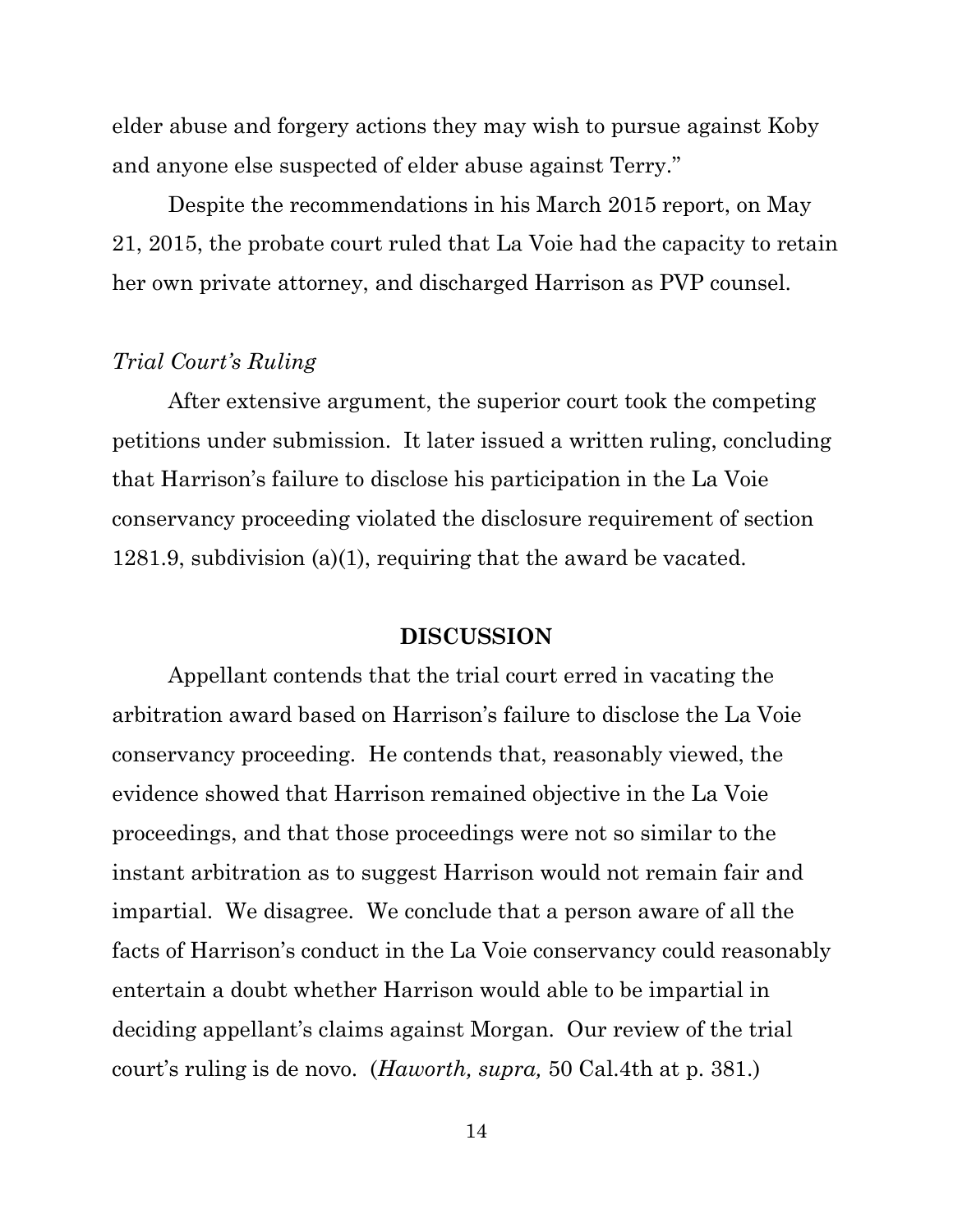"The [California] statutory scheme, in seeking to ensure that a neutral arbitrator serves as an impartial decision maker, requires the arbitrator to disclose to the parties any grounds for disqualification. Within 10 days of receiving notice of his or her nomination to serve as a neutral arbitrator, the proposed arbitrator is required, generally, to 'disclose all matters that could cause a person aware of the facts to reasonably entertain a doubt that the proposed neutral arbitrator would be able to be impartial.' (§ 1281.9, subd. (a).) Based upon these disclosures, the parties are afforded an opportunity to disqualify the proposed neutral arbitrator. (§ 1281.9, subds. (b), (d).) If an arbitrator 'failed to disclose within the time required for disclosure a ground for disqualification of which the arbitrator was then aware,' the trial court must vacate the arbitration award.  $(\S 1286.2, \text{subd. (a)(6)(A)})$ " (*Haworth, supra,* 50 Cal.4th at p. 381.)

As explained in *Haworth,* "An arbitrator's duty to disclose arises under the same circumstances that give rise to a judge's duty to recuse, that is, if '[f]or any reason . . .  $[\P]$  . . . [ $\P$ ] . . . [a] person aware of the facts might reasonably entertain a doubt that the judge would be able to be impartial.' (§ 170.1, subd. (a)(6)(A)(iii).)  $\ldots$  [[] 'Impartiality' entails the 'absence of bias or prejudice in favor of, or against, particular parties or classes of parties, as well as maintenance of an open mind.' [Citation.] In the context of judicial recusal, '[p]otential bias and prejudice must clearly be established by an objective standard.' [Citations.] 'Judges, like all human beings, have widely varying experiences and backgrounds. Except perhaps in extreme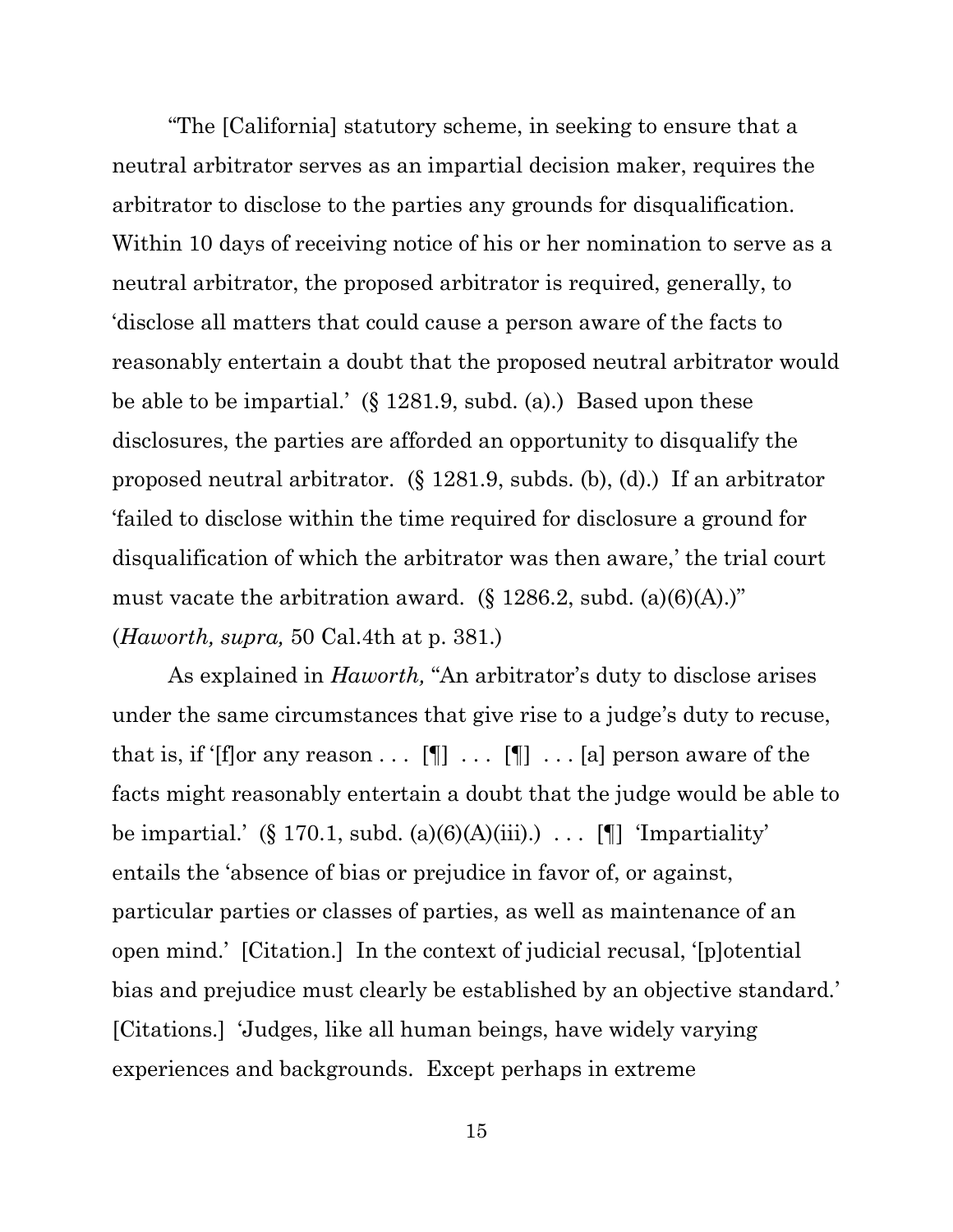circumstances, those not directly related to the case or the parties do not disqualify them.' [Citation.] [¶] In interpreting a comparable provision of the federal law requiring recusal of a judge when his or her 'impartiality might reasonably be questioned' [citation], federal courts have stated that the appearance-of-partiality 'standard "must not be so broadly construed that it becomes, in effect, presumptive, so that recusal is mandated upon the merest unsubstantiated suggestion of personal bias or prejudice."' [Citations.] 'The "reasonable person" is not someone who is "hypersensitive or unduly suspicious," but rather is a "well-informed, thoughtful observer."' [Citation.] '[T]he partisan litigant emotionally involved in the controversy underlying the lawsuit is not the disinterested objective observer whose doubts concerning the judge's impartiality provide the governing standard.' [Citations.] [¶] 'An impression of possible bias in the arbitration context means that one could reasonably form a belief that an arbitrator was biased for or against a party for a particular reason.' [Citation.]" (*Haworth, supra,*  50 Cal.4th at pp. 388-389.)

*Haworth* recognized that "[t]here are many reasons why a party might, reasonably or unreasonably, prefer not to have a particular arbitrator hear his or her case—including the arbitrator's prior experience, competence, and attitudes and viewpoints on a variety of matters. The disclosure requirements, however, are intended only to ensure the impartiality of the neutral arbitrator. [Citation.] They are not intended to mandate disclosure of all matters that a party might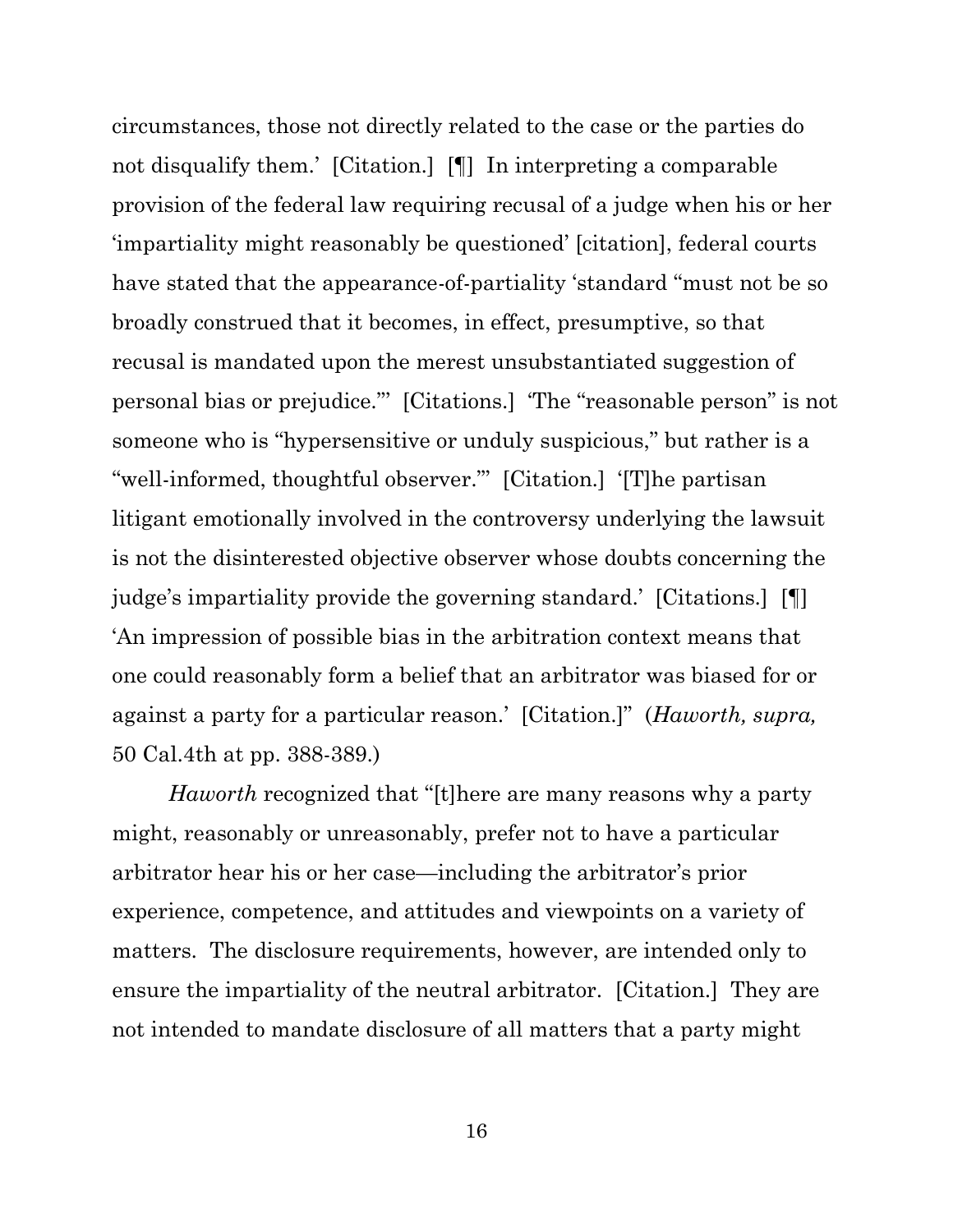wish to consider in deciding whether to oppose or accept the selection of an arbitrator." (*Haworth, supra*, 50 Cal.4th at p. 393.)

In reviewing the relevant record de novo, we take seriously the Supreme Court's admonitions in *Haworth*: the standard of disclosure cannot be so broad as to presume recusal based on mere unsubstantiated suggestions of personal bias or prejudice; it must focus on the doubts about impartiality held by the reasonable, well-informed, thoughtful person, not the partisan litigant emotionally involved in the case; and it is not designed to mandate disclosure of all prior experience, competence, attitudes and viewpoints on all matters that might concern a party in choosing an arbitrator, but only to ensure the arbitrator's impartiality in deciding the dispute at hand. At bottom, there must be a basis to form a reasonable doubt whether, for a particular, articulated reason supported by the evidence, the arbitrator could be impartial. (*Haworth, supra*, 50 Cal.4th at p. 393*.*) And that basis must be based on all the facts, not just selected facts. (See *Betz v. Pankow* (1995) 31 Cal.App.4th 1503, 1511-1512.) Here, reviewing the instant record de novo, we conclude that Morgan demonstrated such a basis.

Appellant's statement of claim was quite clear as to Morgan's alleged misconduct: it alleged that Morgan knew, or reasonably should have known, that Trottier was the victim of financial elder abuse. It alleged that in following Trottier's directions and honoring her checks (selling securities in the process and reducing the balance of her account), Morgan violated its legal and fiduciary obligations to Trottier.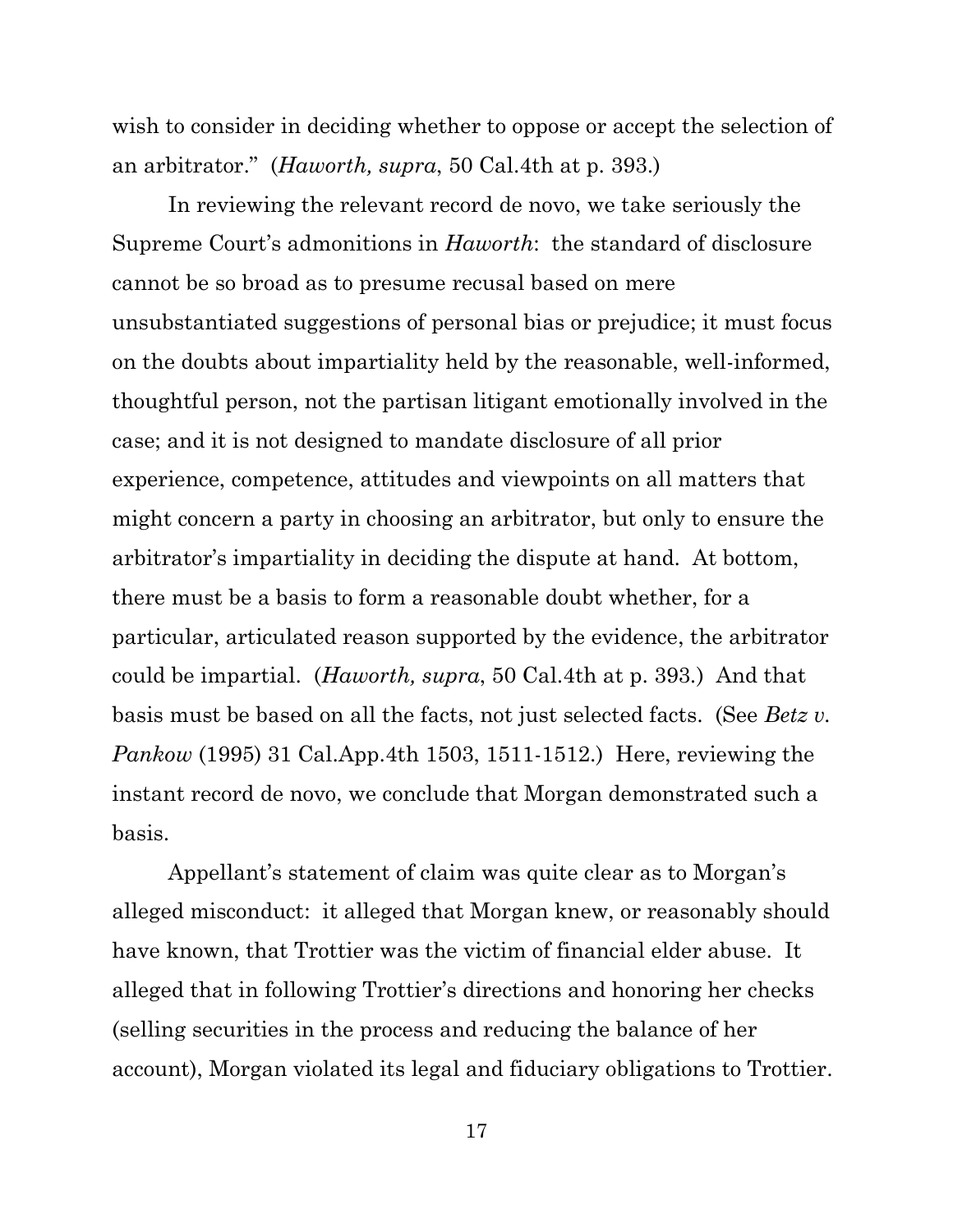The statement of claim went so far as to allege that Morgan aided and abetted the financial elder abuse of which Margaros was convicted.

Given these allegations, a reasonable person aware of all the facts of Harrison's involvement in the La Voie conservancy proceeding could form a doubt whether he could be fair to Morgan. First, the circumstances of the two cases disclose marked similarities. True, the instant case concerned claims of civil liability (as well as different parties and facts) based on alleged financial elder abuse not directly raised in the La Voie conservancy proceeding. Yet, looking at all the facts, troubling analogies are evident.

During the La Voie conservancy proceeding, Harrison became convinced that La Voie was the victim of financial elder abuse. He accused the attorney she had retained to represent her in the conservancy proceeding of violating his fiduciary obligations to La Voie, just as in the instant case appellant accused Morgan violating its fiduciary obligations to Trottier. Harrison accused La Voie's attorney of aiding Koby in committing financial elder abuse against La Voie ("[h]e argued on behalf of the perpetrator who committed forgery and elder financial abuse against his client, the victim"), just as appellant accused Morgan of aiding and abetting Maganos' financial elder abuse against Trottier ("[i]n spite of their fiduciary obligations to Ms. Trottier . . . MORGAN . . . intentionally and/or recklessly aided and abetted Margaros in committing the violations against . . . Trottier"). Harrisons's accusations against La Voie's attorney were based on the attorney following La Voie's instructions regarding the distribution of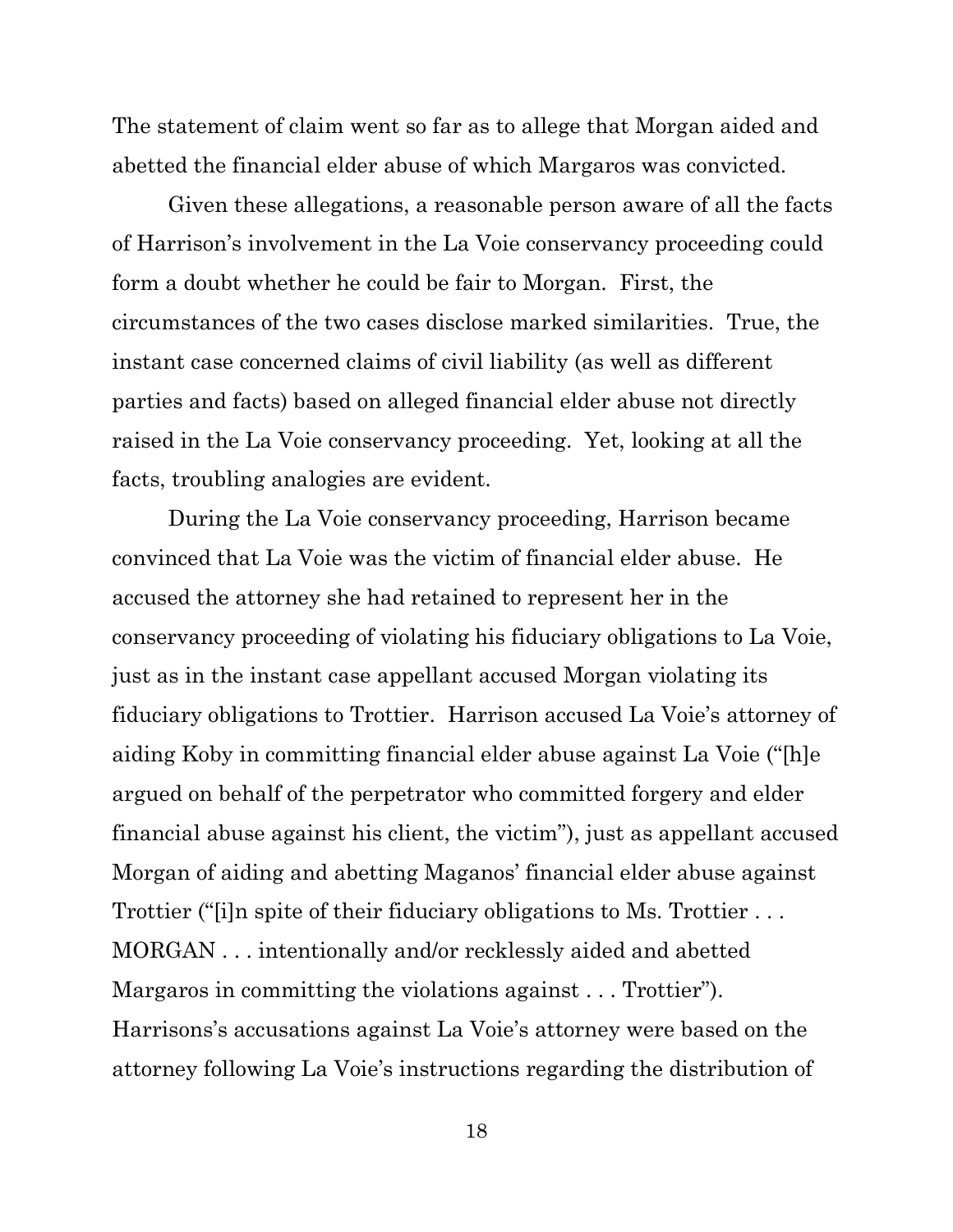her property, when he knew or should have known she was not competent to make financial decisions. Harrison asserted that the attorney "has repeatedly argued that a PVP attorney is not necessary in this case because it is a waste of money and [La Voie] is already represented by him. This argument is specious. Compare his billing with the bills of any PVP attorney, and ask if proclaiming only her [La Voie's] wishes does anything to 'protect the person's interests' (§ 1470(a) of the Probate Code." In the instant case, appellant's claims against Morgan were similarly based on Morgan's following Trottier's instructions when Morgan knew or should have known Trottier was not competent to make financial decisions regarding the distributions from her account. Appellant alleged that "MORGAN . . . knew, or in the exercise of reasonable care should have known, that the violations by Margaros were occurring, and MORGAN . . . nevertheless knowingly encouraged, assisted and participated in the violations, and ratified the abuse by his/its/their own misconduct").

Besides these similarities, Harrison's conduct in his representation of La Voie in the conservancy proceeding, as reflected in his reports to the court, was quite unusual. This was not a typical conservancy proceeding. As Harrison noted, the extent of his investigation was atypical (although he would usually meet with a proposed conservatee only once, he met with La Voie three times; he also did extensive investigation, talking to Koby, La Voie's family members, "her physician, banker, friends, business associates, former tenants, the Los Angeles County Sheriff investigators assigned to the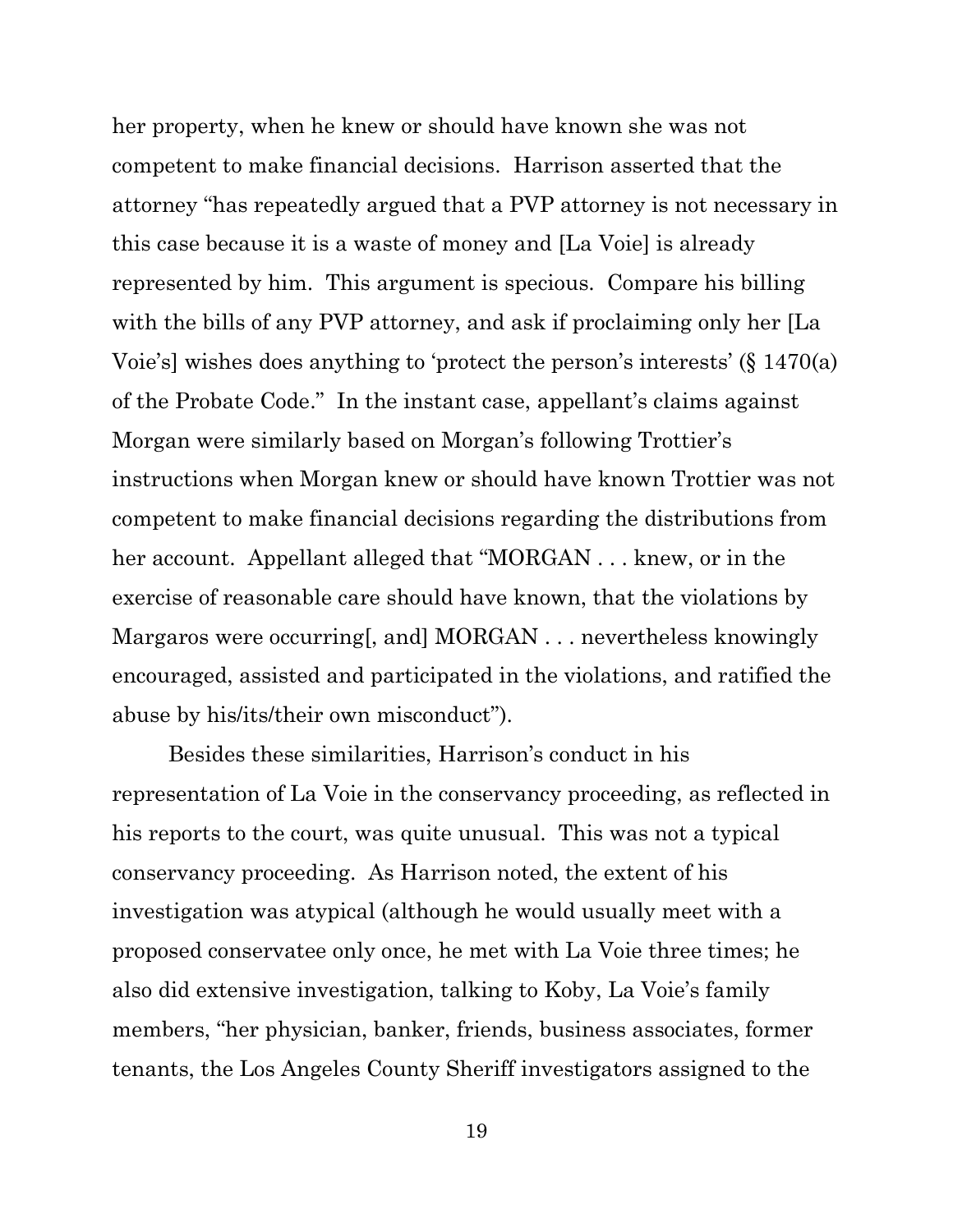criminal case against Koby, and others"). He became personally embroiled in the case, offended that his judgment might be questioned. He called "preposterous" the allegations that he violated La Voie's confidentiality; he accused Koby of filing a perjurious declaration; and he made a thinly veiled accusation that La Voie's attorney suborned it. He went so far as to recommend that the court consider barring Trottier's retained attorney from representing her, and called "specious" the argument that PVP counsel was not required to ensure Trottier's protection from financial elder abuse by others. Despite his recommendations, the probate court concluded that Trottier was competent to retain counsel, relieved Harrison as her PVP attorney, and allowed her privately retained lawyer to continue to represent her.

Besides accusing the attorney of aiding Koby's financial abuse of Trottier, he also accused the buyers of Trottier's building and their attorney of engaging in financial elder abuse. Further, he made the highly unusual<sup>6</sup> recommendation that the probate court "direct the Sheriff's Department to proceed with elder abuse and forgery actions they may wish to pursue against Koby and anyone else suspected of elder abuse against Terry." Given that he had accused La Voie's private counsel, the buyers of La Voie's property, and the buyers' attorney of aiding or committing financial elder abuse, it is reasonable to infer that

**<sup>6</sup>** Under the separation of powers doctrine, the executive branch has the exclusive authority to direct the filing of criminal charges; judicial authority commences on the filing of charges. (See *People v. Superior Court* (*Felmann*) (1976) 59 Cal.App.3d 270.)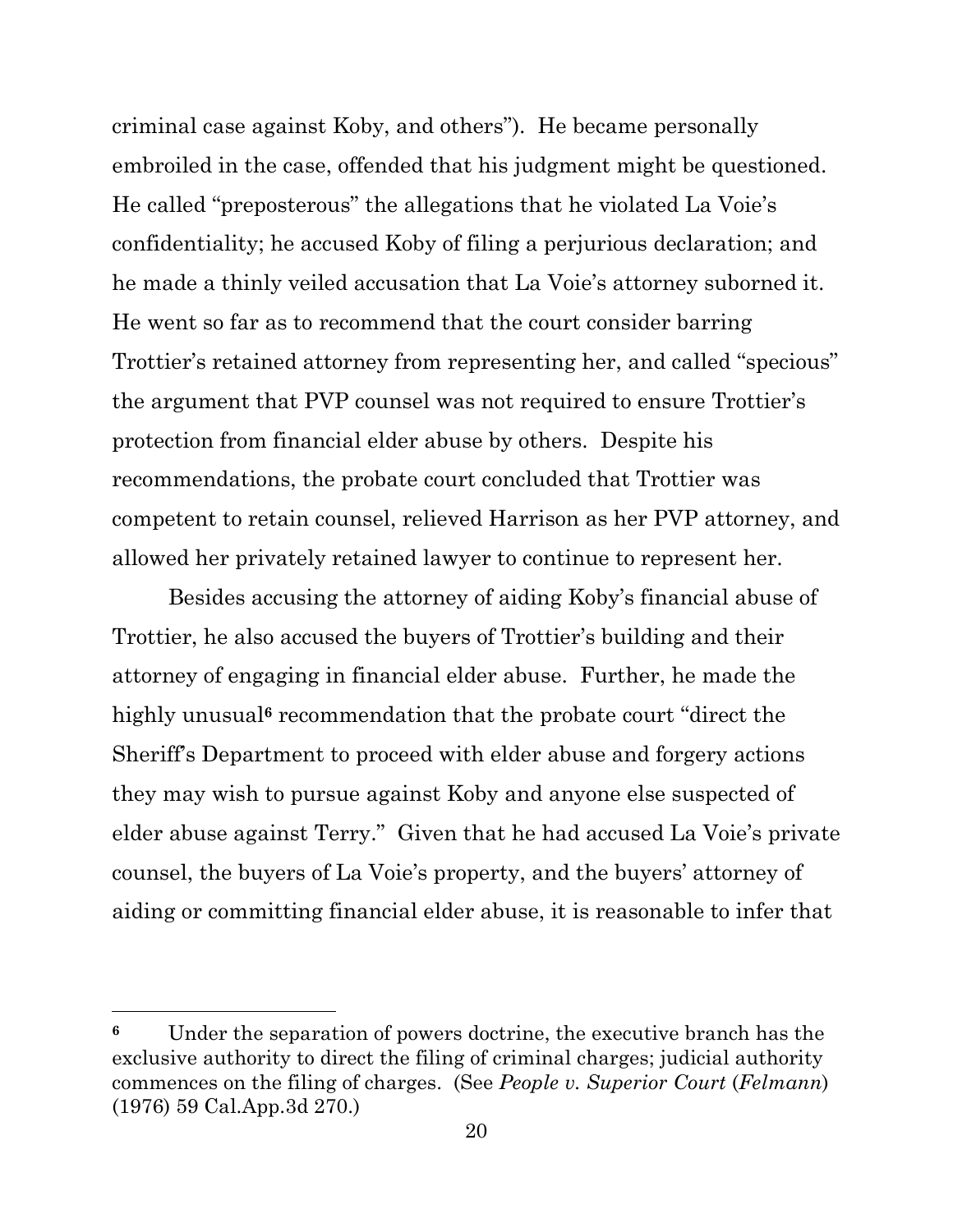these people were included in his reference to "anyone else suspected of elder abuse."

Finally, Harrison's participation in the La Voie conservancy proceeding was quite recent in comparison to the instant arbitration. (See *Betz v. Pankow, supra,* 31 Cal.App.4th at p. 1511 [grounds for disqualification must be viewed in context of whether a reasonable person *at the present time* would have a doubt of partiality].) He was appointed as PVP counsel in May 2014, and was relieved in May 2015, less than a year before his first disclosure statement in the FINRA arbitration in March 2016. Thus, it cannot be said that any bias arising from the La Voie conservancy proceeding had evaporated with the lapse of significant time.

In our independent review, we conclude that this record discloses "extreme circumstances . . . not directly related to the case" (*Haworth, supra,* 50 Cal.4th at p. 389) that demonstrate a specific reason to doubt whether Harrison could be fair to Morgan in the instant arbitration. A reasonable person aware of all the facts of Harrison's conduct in the La Voie conservancy proceeding could reasonably conclude that Harrison was overzealous and personally embroiled in this very atypical conservancy proceeding. His overzealousness and embroilment were capped by his unusual recommendation that the court consider barring La Voie's privately retained attorney from representing her (a recommendation the probate court not only rejected, but in response to which it relieved Harrison as PVP counsel), and by the even more unusual recommendation that the probate court direct the Sheriff's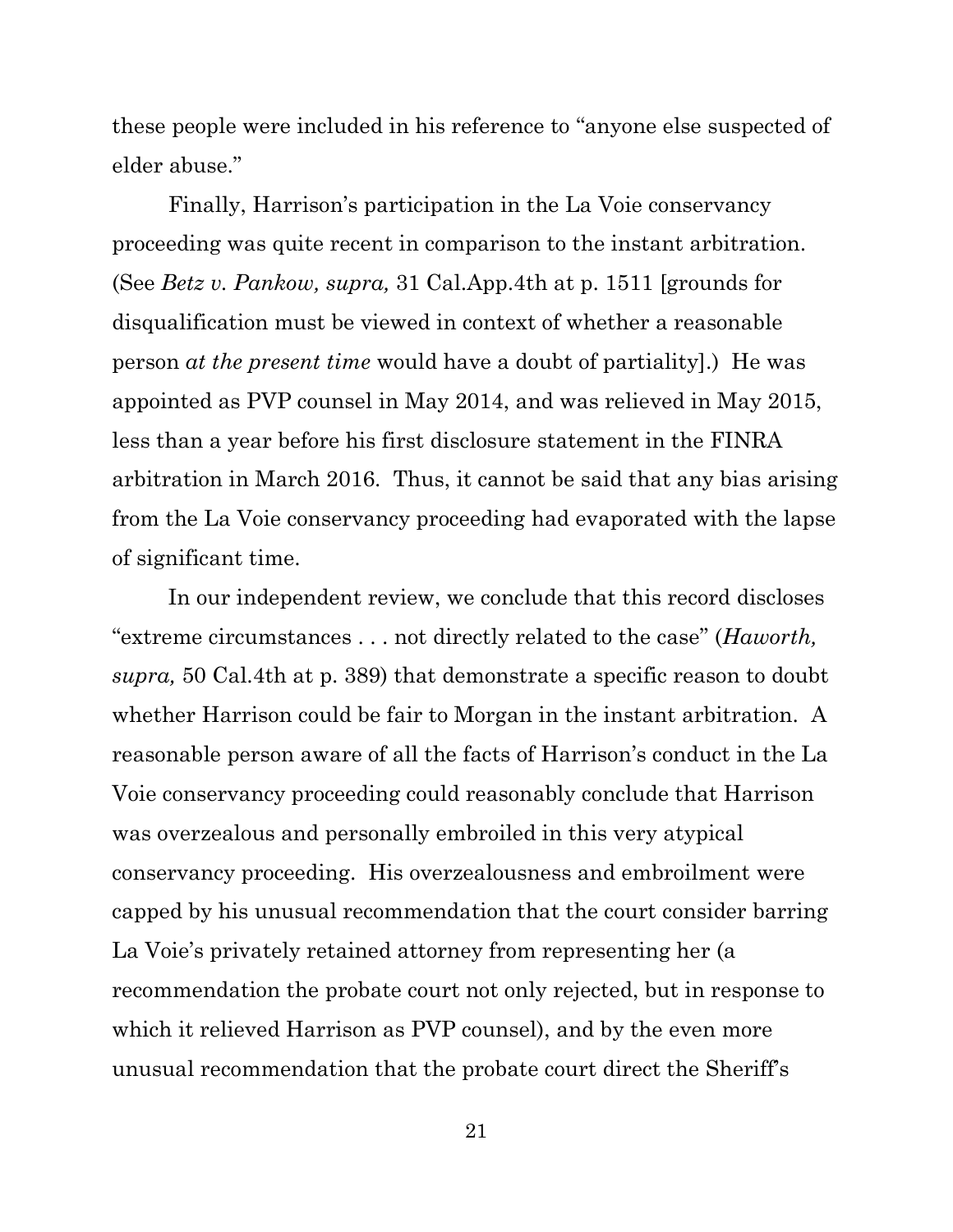Department to pursue charges "against Koby and anyone else suspected of elder abuse," presumably including those Harrison identified (La Voie's privately retained attorney, the buyers of her property, and the buyers' attorney). This conduct reasonably suggested that he might be biased against a Morgan, which was alleged to have aided and abetted financial elder abuse of Trottier under circumstances with significant analogies to Harrison's perception of the La Voie conservancy proceedings.

Appellant's arguments as to why disclosure was not required fail to consider all the facts of Harrison's conduct, and the inferences a reasonable person might draw from those facts. In cannot be said that Harrison demonstrated objective impartiality in the La Voie proceeding. To the contrary, as we have explained, his conduct was marked by overzealousness, acrimony, and questionable recommendations; ultimately, he was relived as PVP counsel despite arguing that it was "specious" to suggest that his presence was not needed to protect La Voie against financial elder abuse.

Relying on *Benjamin, Weill & Mazer v. Kors* (2011) 195 Cal.App.4th 40 (*Kors*) and *Baxter v. Bock* (2016) 247 Cal.App.4th 775 (*Baxter*), appellants contend that Harrison was not obligated to disclose his participation in the La Voie proceeding because: (1) his representation of La Voie ended before the arbitration, (2) La Voie was not a client in the same position as the parties to the instant arbitration, and (3) most importantly, Harrison had no financial selfinterest that would suggest a motive to rule against Morgan.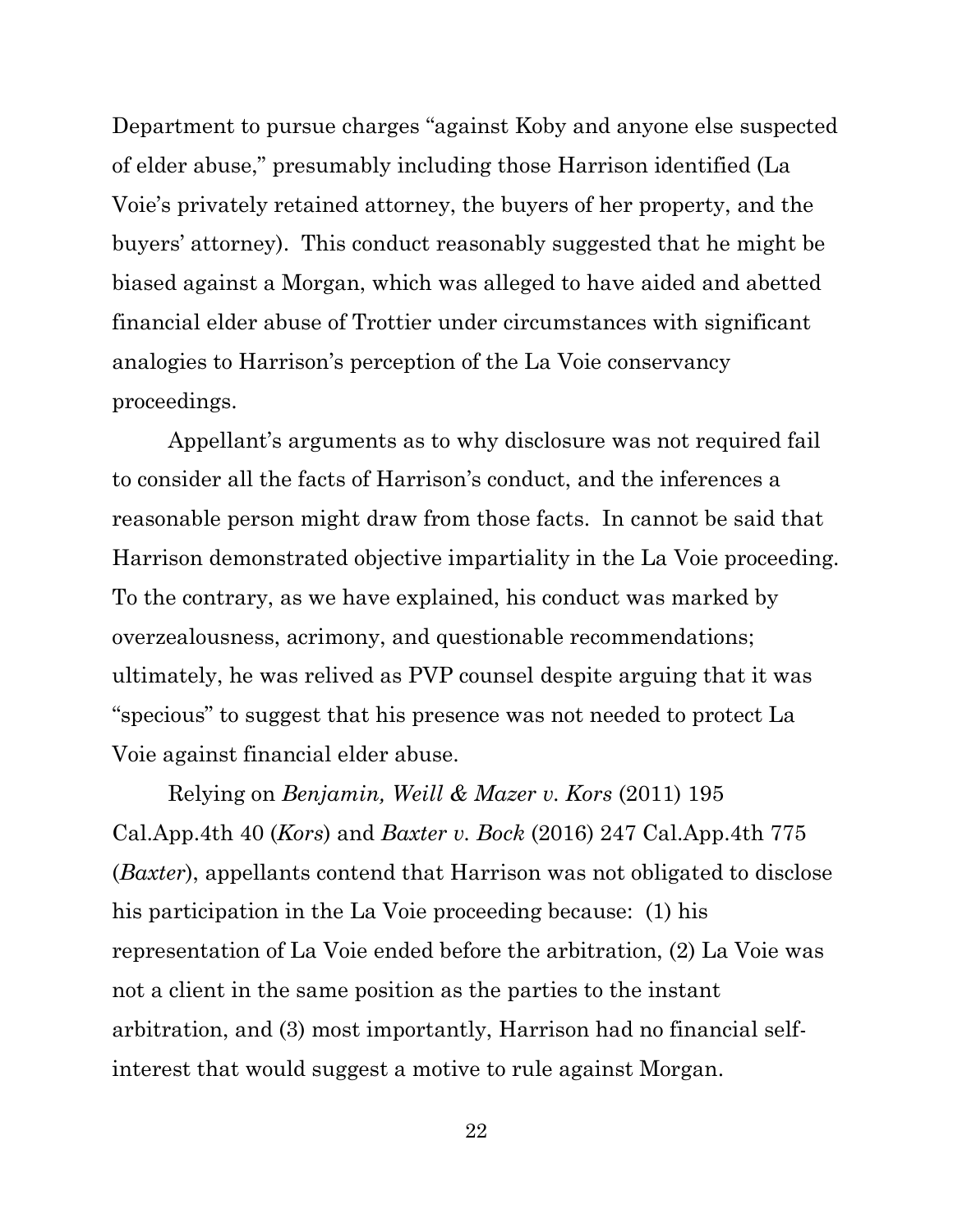With respect to appellant's first two points, as we have already explained, that Harrison's representation of La Voie ended before the arbitration, and that the La Voie proceeding involved different parties and issues, did not relieve Harrison of his duty of disclosure. With respect to the third point, appellants misconstrue *Kors* and *Baxter*.

In *Kors*, the arbitration involved a fee dispute between a law firm and a former client. After the former client lost in the arbitration, she petitioned to vacate the arbitration award, arguing that the lead arbitrator had failed to disclose the nature of his legal practice representing attorneys and major law firms against claims of misconduct, including client fee disputes. The court of appeal held that the arbitrator violated his duty of disclosure under section 1281.9, subdivision (a)(6). It reasoned that "a reasonable person [could] doubt whether [the arbitrator's] dependence on business from lawyers and law firms sued by former clients would prevent him from taking the side of a client in a fee dispute with a former law firm, because doing so might 'put at risk' his ability to secure business from the lawyers and law firms whose business he solicits." (*Kors, supra*, 195 Cal.App.4th at p. 71.)

*Baxter, supra,* 247 Cal.App.4th 775 also involved an arbitration of an attorney fee dispute. After the arbitrator ruled in favor of the former client, the attorney sought to vacate the award for the arbitrator's failure to disclose his past history as an auditor in attorney fee disputes, and publications he authored discussing his views on improper billing practices. In response, the arbitrator submitted a declaration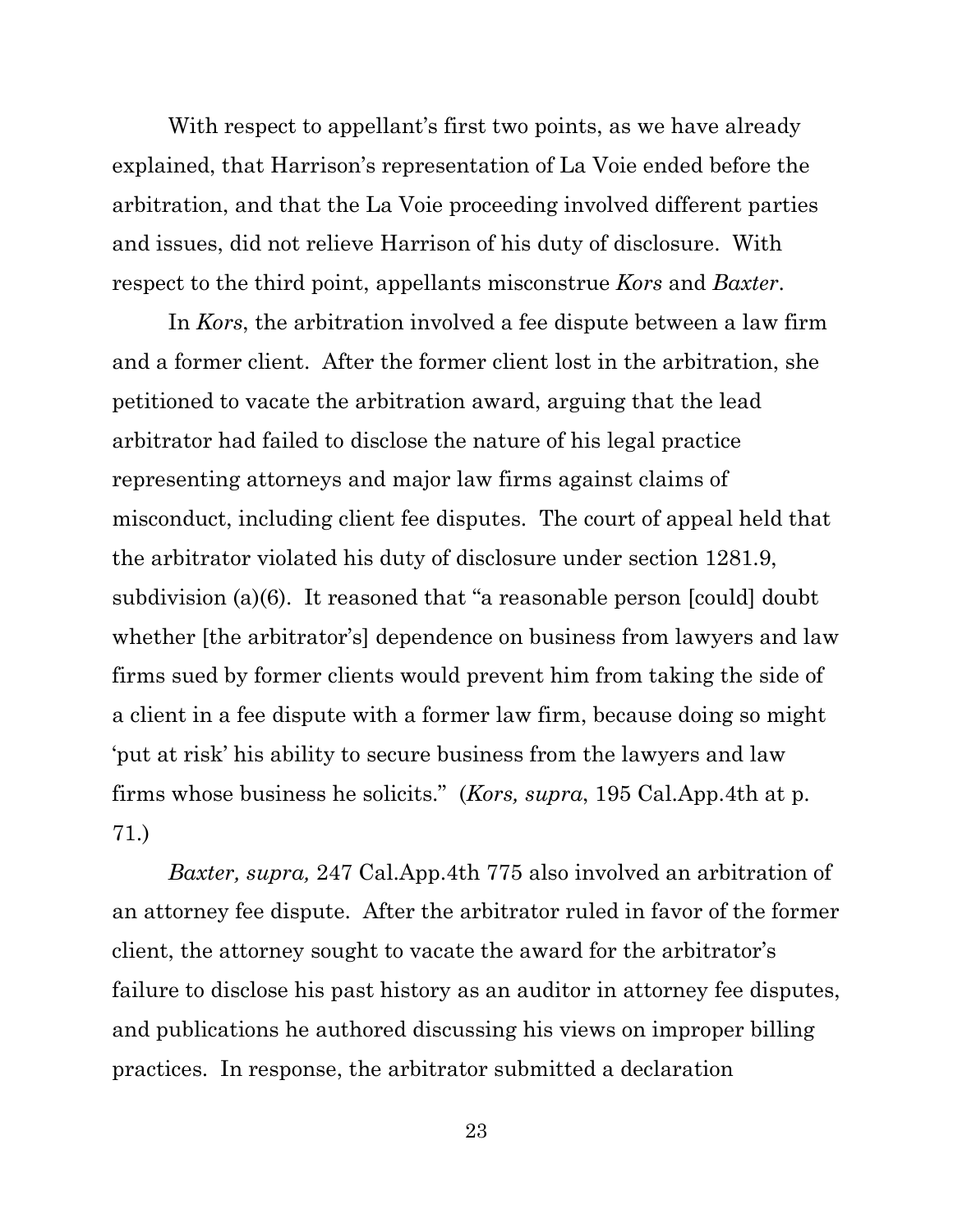describing the nature of his practice. The court of appeal held that the arbitrator had no duty to disclose the nature of his consulting practice under *Kors:* "The expertise of [the arbitrator's] firm was . . . in reviewing attorney bills, rather than in representing one side or the other in fee disputes. Because [the arbitrator] did not depend exclusively on business from legal clients or losing parties, the nature of his business created no particular economic incentive for him to rule" in a particular way. Further, "[t]he type of information [the attorney] contends [the arbitrator] was required to disclose—essentially, his experience in auditing attorney bills and his attitude toward proper methods of billing—is just the type of information that *Haworth* holds is *not* within the arbitrator's duty of disclosure: that is, 'the arbitrator's prior experience, competence, and attitudes and viewpoints on a variety of matters.' [Citation.]" (*Baxter*, *supra,* 247 Cal.App.4th at pp. 789, 791.)

*Kors* and *Baxter* do not suggest that absent a financial motive to rule against Morgan so as to not risk losing typical clients of his law practice, Harrison had no duty to disclose his participation in the La Voie conservancy proceeding. It is not the nature of Harrison's law practice and typical clients that suggested bias. It is that given the attitudes manifested by his extraordinary conduct in the La Voie proceeding, a reasonable person could doubt whether he could be fair to Morgan in the current arbitration. Further, unlike *Baxter*, in the instant case Harrison's failure to disclose did not relate to a supposed bias arising from the nature of his expertise in the subject matter of the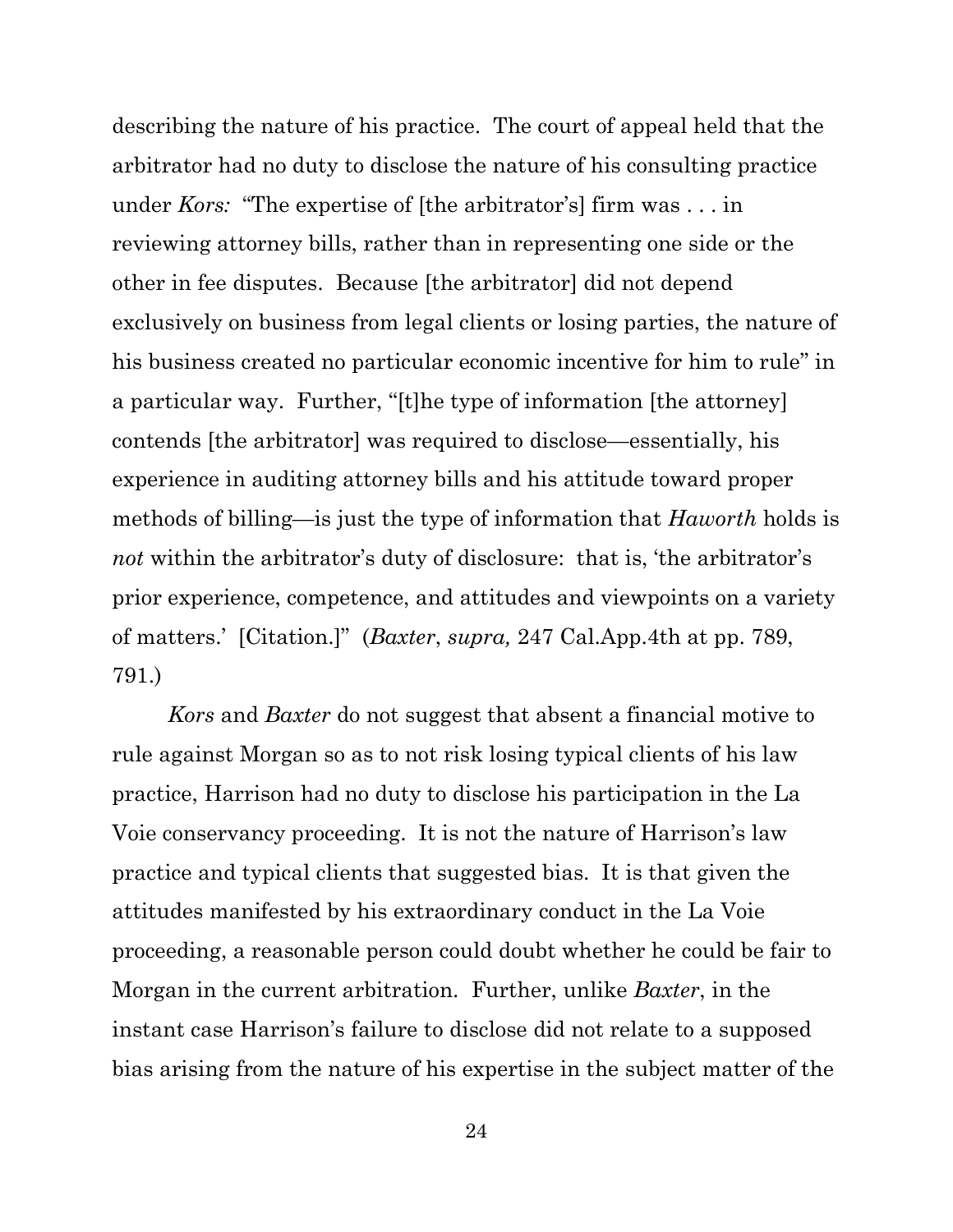arbitration. There was no showing that Harrison had any expertise in matters involving financial elder abuse or applicable legal doctrines, or that the conduct we have described in the La Voie conservancy proceeding was a product of any such expertise.

We recognize, as cautioned in *Haworth, supra,* 50 Cal.4th at pages 394-395, that an "arbitrator cannot reasonably be expected to identify and disclose all events in the arbitrator's past, including those not connected to the parties, the facts, or the issues in controversy, that conceivably might cause a party to prefer another arbitrator. Such a broad interpretation of the appearance-of-partiality rule could subject arbitration awards to after-the-fact attacks by losing parties searching for potential disqualifying information only after an adverse decision has been made." The instant case is, however, the rare case contemplated by *Haworth*—one in which the arbitrator should have understood, despite the differences in parties, facts, and issues between the two proceedings, that the prior dispute in which he was involved created reasonable concerns about his ability to be impartial in the current arbitration. On the entire record, a reasonable person aware of all the facts could form the opinion that Harrison's conduct in the La Voie conservancy proceeding displayed a bias that would work to Morgan's detriment. For that reason, Harrison had a duty to disclose the La Voie conservancy proceeding. Because he did not, the arbitration award must be vacated. "If an arbitrator 'failed to disclose within the time required for disclosure a ground for disqualification of which the arbitrator was then aware,' the trial court must vacate the